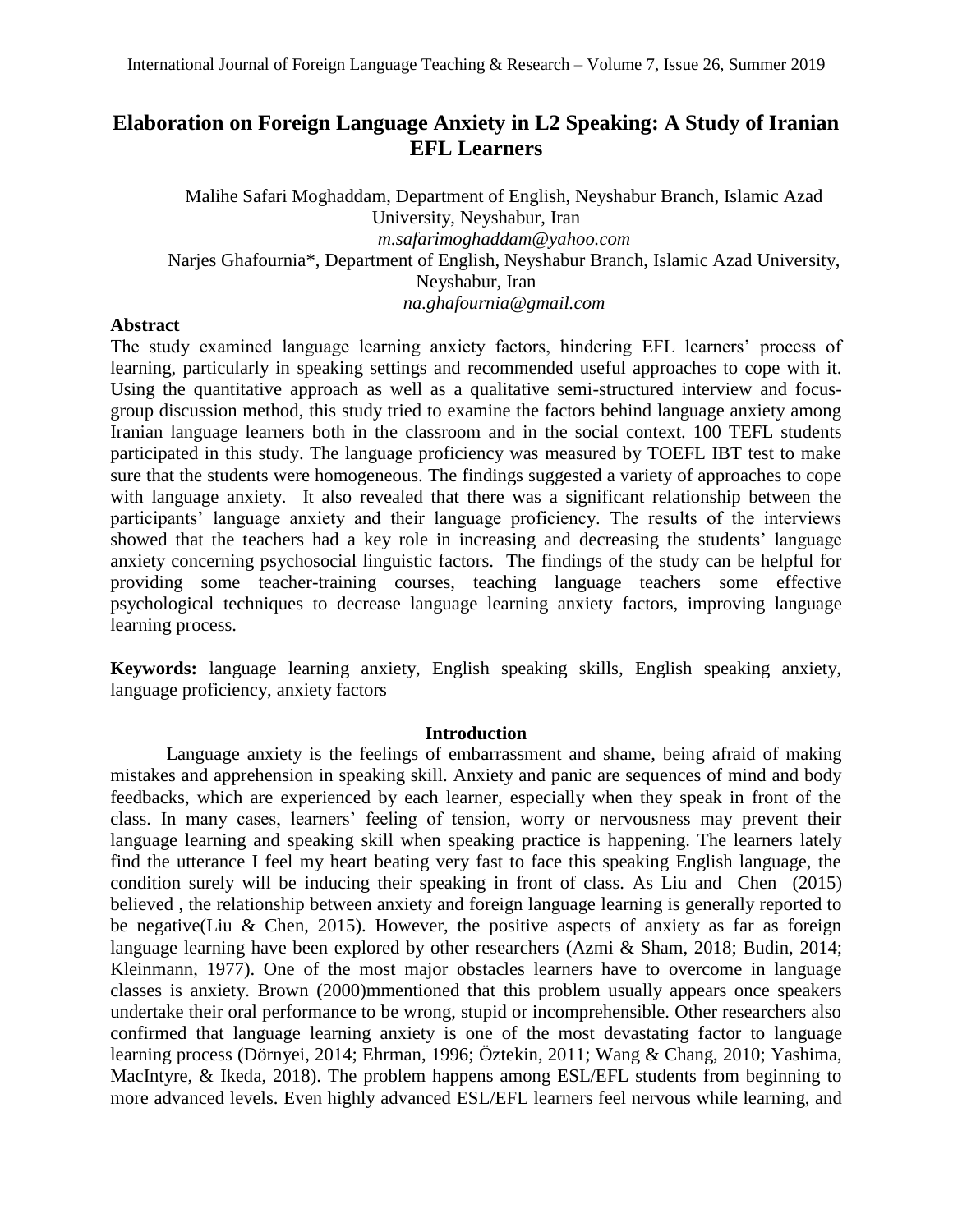particularly speaking English in some situations, both within and out of the classroom. These students wonder why they cannot speak English well in front of others because their habitual efforts do not lead to their intended performance (Azher, Anwar, & Naz, 2010; E. Horwitz, 2001). Horwitz and Young (1991) expressed, "we have been truly surprised at the number of the students who experience anxiety and distress in their language classes" (p.14). Similarly, Campbell and Ortiz (1991) found language nervousness among university students to be 'alarming' and predictable (Mills, Pajares, & Herron, 2006; Salehi & Marefat, 2014). The findings of many studies comparing learners' levels of anxiety in their foreign language class with their anxiety in the other classes (e.g. math, history, etc.) indicate that language learners experience much more anxiety in their foreign language classes (e.g., Horwitz, Horwitz, & Cope, 1986; Gardner, 2010; Masgoret & Gardner, 2003). There are many varying degrees of concentration, which seemingly make it problematic to apply boundaries towards a set of definition, (e.g., Doyon, 2000; King, 2012; MacIntyre & Gardner, 1991). However, some generalizations can be made. Gardner and MacIntyre (1994) defined language anxiety as "the anxiety experienced when a condition requires the use of a second language with which the individual is not fully expert" (p.5). Some of the symptoms include nervousness, tension, apprehension, and introversion (Matsuda & Gobel, 2004; Park & French, 2013; Vitasari, Wahab, Othman, Herawan, & Sinnadurai, 2010).

In general, there are two approaches to the description of language anxiety (P. MacIntyre & Gregersen, 2012). First, in the broader sense, language anxiety is considered as a basic human emotion, which may be brought up by many combinations of situational factors. For example, a shy student may feel anxious when asked to give a short talk in front of the class. Language anxiety may be in the form of combination of other anxieties that create a single form of anxiety that is intrinsic to language learning (Elaine K Horwitz, Horwitz,  $\&$  Cope, 1986). The later approach believes that there is something single to the language learning experience, which makes some individuals nervous. When this nervousness or anxiety is limited to the languagelearning situations, it falls into the category of specific anxiety. Psychologists use the term specific anxiety response to differentiate people, who are generally anxious in a variety of situations from those, who are nervous only in specific situations. Researchers appear to differ in their views about the definition and construct of language anxiety, but there is a merit, as MacIntyre (1995) mentioned, in discussing language anxiety, as a unique construct, because it categorizes the source of nervousness for the reader. Onwuegbuzie, Bailey, and Daley (1999) believed that students may feel nervousness in learning other subjects like mathematics, statistics, etc. and the important motivations behind being anxious may be similar for learners in various disciplines, but the sources of anxiety will be also a unique experience for each learner.

While former studies have been conducted much to investigate the existence of second/foreign language anxiety, some researchers (e.g., Guo, Xu, & Liu, 2018; Shams, 2006) viewed that even without experimental proof, the mere awareness of foreign language anxiety, even at the intuitive level, is evident enough for the existence of anxiety; therefore, worthy of fuller investigation. Reviewing earlier research, Ohata (2005) concluded that language anxiety cannot be defined in a linear manner, but rather it can be better understood as a complex psychological phenomenon, influenced by many different reasons. Thus, it seems to be more appropriate to deal with this problem from a variety of perspectives or methods (Papi, 2010; Young, 1991). For this reason, some studies in this area have been descriptive in nature. Many researchers interviewed anxious learners in order to have a better understanding of their experiences (Elaine K Horwitz et al., 1986; Price, 1991; Young, 1991). Young (1991) conducted particular interviews with famous language specialists such as Krashen, Omaggio Hadley,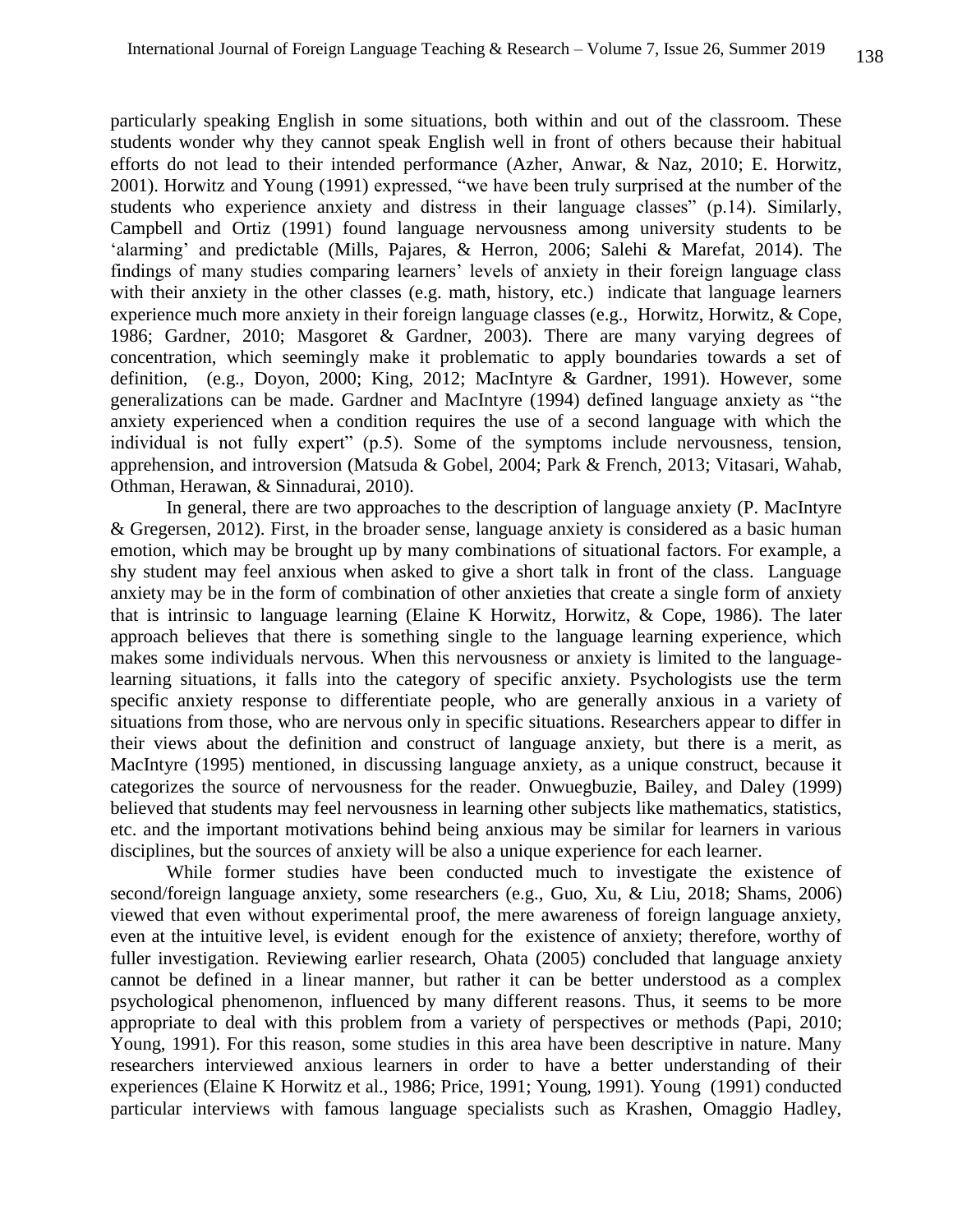Terrell, Rardin, and Ohata, asking for language teachers' role and the particular social context, they create in language- learning classroom.

Similar to the interview studies by the above researchers, this research project is another step to study the factors that cause language learning anxiety for EFL learners from two sides: from the perspectives of EFL students and EFL teachers. Thus, this study intended to be more comprehensive in nature as it looks at the problem from this variety of perspectives in an attempt to find the sources of language anxiety; focusing on the actual sources of nervousness, which could prove an effective means for improving second/foreign language anxiety. The present study was conducted at Islamic Azad University of Mashhad, Iran with different groups of students, majoring in English Translation and English Language Teaching.

The subject of language anxiety has been studied with increasing frequency in latest years because of the effect it can have on second language learning, performance, and final achievement. This study would be of considerable interest to language teachers and learners because of the potentially negative influence of foreign language anxiety, not only on the several fields of language performance, but also on learners' attitudes and perceptions of language learning. This study is also important with respect to its implication for foreign or second language education. The examination of the anxiety-producing factors, which arise while learning to communicate in the target language will positively broaden the insight into the topic of language anxiety and will help language educators in making the classroom environment less stressful.

The findings of the study conducted by Hashemi (2012) and (Bashosh, Nejad, Rastegar, & Marzban, 2013; Hashemi, 2011) suggested that language anxiety can originate from learners' own sense of 'self', their self-related cognitions, language learning difficulties, differences in learners' and target language cultures, differences in social status of the speakers and interlocutors, and from the fear of losing self-identity. Furthermore, considering the crucial role of teachers in second or foreign language pedagogy, a need was felt to investigate the beliefs and perceptions of language teachers about learning and teaching a second or a foreign language. Some language researchers believe that students try to overcome their anxiety by trying to remember the presentation stuff and by rehearsing it. Then, they bring another pressure on themselves by trying to remember what they have rehearsed and feel probably stressed because they cannot remember everything (Alrabai, 2016; Öztürk & Gürbüz, 2014; Tanveer, 2007).

Due to limited exposure to English language in some countries like Iran, language learners face serious problems in the development of their communicative competency, which is troubling for learners when they are required to speak e.g. Lightbown, 2008; Pawlak, 2013) The differences of cultures appeared to be an important anxiety-producing factor. The more uncertainty or unfamiliarity with the target language culture, the more it is likely to be anxiety provoking (Tanveer, 2007)

The use of the term losing face, by the participant supports Jones' (2004) view that language anxiety is a concern of face in different cultures. Similar to Jones' (2004) findings about culture as a causal factor in Asian context, an experienced female teacher stated, "It is not anxiety just about language, but differences in cultural practices. Amiri and Ghonsooly (2015) as well as Elaldı (2016) confirmed that cultural differences appeared to be important anxiety-producing factors, hindering language learners to learn a foreign language smoothly.

#### **Research Questions**

Q1. Is there any significant relationship between Iranian EFL learners' language proficiency and L2 speaking anxiety?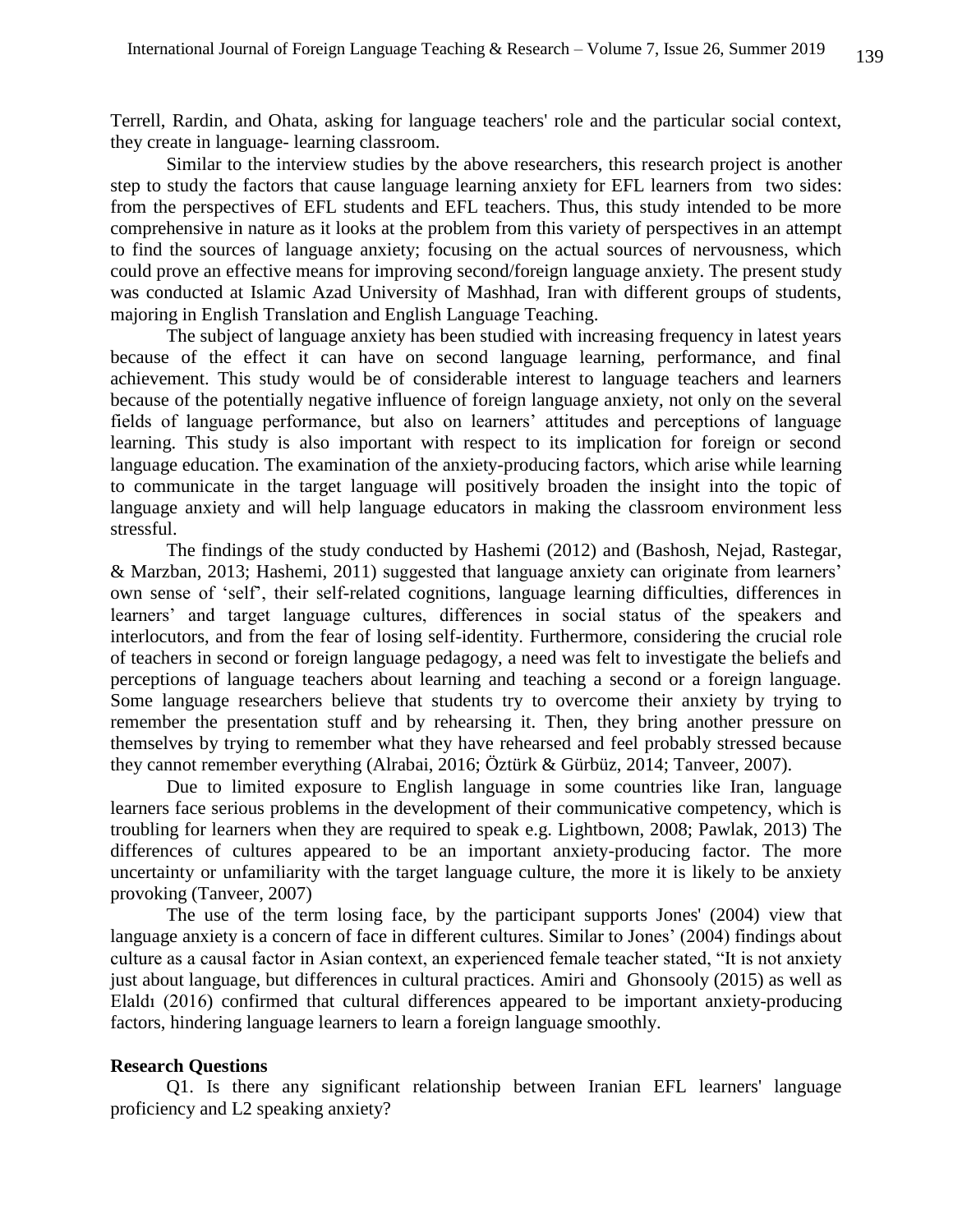Q2. What elements constitute the sources of L2 speaking anxiety in Iranian EFL learners?

Q3. What is the role of the language teacher in removing or decreasing the stress and anxiety that many Iranian EFL students experience in the class?

# **Review of Literature**

Usually, the focus of research in second language acquisition (SLA) has been on the issues such as language pedagogy (Grammar Translation Method, Audio-lingual Method, etc.), contents of pedagogical instructions, and ways to develop them. Therefore, the implications of this study remained restricted to the learning and teaching of the language itself; that is to say, to the cognitive field with little attention being paid to the affective variables students bring with them into language class. It was only in late twentieth century, in the 1970s, that the SLA researchers began to study the important role played by personality and motivational variables in second language acquisition (Baran-Łucarz, 2014; Shams, 2006b). They suggested that, in order to gain a general understanding of this process, learners' emotional variables need to be taken into account to provide for their needs and interests, Saito and Samimy (1996). Furthermore, as the focus of L2 instruction has moved from the narrow concern for increasing students' linguistic competence to the need for communicative competence as well, learners are challenged to be able to speak in the second language naturally in several social contexts. In order to meet this challenge, attention has diverted to studying the role of emotional variables like 'learning styles', motivation, personality characters, etc. that can delay the process of learning and speaking a second and foreign language. Among these emotional variables, student anxiety has come to be known as an important area of study in second language acquisition because of the negative effect it can have on students' performance (Azher et al., 2010; Yan & Horwitz, 2008).

The theoretical literature has offered a somewhat confusing account of language anxiety. Researchers have been unable to draw a pure picture of how anxiety affects language learning and performance. Some researchers reported a negative relationship between language anxiety and success. In other words, the higher the nervousness, the lower the performance (Dörnyei, 2014; Masgoret & Gardner, 2003). Others (e.g., Pimsleur , Mosberg, & Morrison, 1962; Scovel , 1978; Tosun, 2018) reported no relationship, or a positive relationship. Horwitz (2001) has reiterated that the matter of understanding the relationship between anxiety and achievement is unclear. The purpose and reason for these mixed results is perhaps "a comparison of the experimental research examining the relationship between anxiety and second language learning is, to a degree, confusing, presenting some conflicting evidence and illustrating that anxiety is a complex, multi-faceted construct" (Philip, cited in Shams , 2006, p.8). Furthermore to the negative effects of anxiety on language learning, success and performance, anxiety has occasionally been found to simplify and facilitate language learning. Anxiety, in its debilitating and facilitating forms, serves simultaneously to motivate and to warn the student. Facilitating anxiety "motivates the learner to "fight" the new learning task; it works the learner emotionally for approach behavior". Debilitating anxiety, in contrast, "motivates the student to "flee" the new learning task; it stimulates the individual emotionally to adopt avoidance behavior" (Scovel, 1978; Steinberg, Nagata, & Aline, 2013).

#### *What Causes Language Anxiety?*

What causes language nervousness is a central question of this research study and is of interest to all language instructors and students, as well as SLA researchers, who are interested in anxiety and learning. Considering anxiety as an extremely significant construct in language learning, SLA scholars have tried to examine the sources that language anxiety can stem from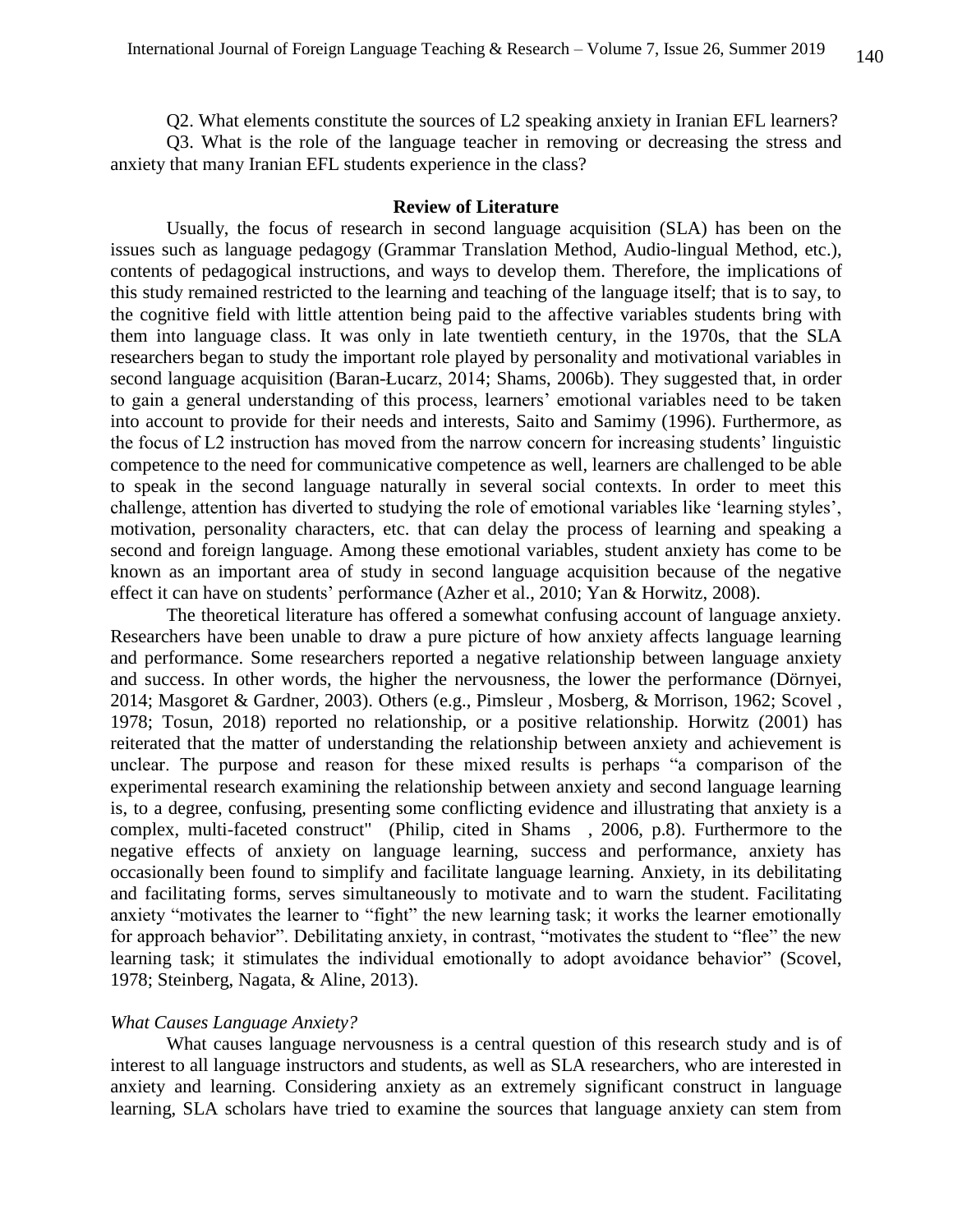within both academic and social situations, and have proposed a variety of strategies to handle with it. Schwartz (1972) stated that the fact that language anxiety is a psychological theory, it most likely stems from the student's own 'self', i.e., as an intrinsic motivator, e.g., his or her selfperceptions, perceptions about others (peers, instructors, interlocutors, etc.) and target language interaction situations, his/her beliefs about L2/FL learning etc., cited in Scovel (1978). Language anxiety may be a result as well as a reason of insufficient command of the target language or L2 (Daud, Daud, & Kassim, 2016; Sparks, Ganschow, & Javorsky, 2000; Zhang, 2013).

That is to say it may be experienced because of linguistic difficulties L2/FL students face in learning and using the target language. Schwartz (1972) Indicated that within social settings, language anxiety may happen because of extrinsic motivators, such as different social and cultural environments, particularly the situations where L1 and L2/FL learning takes place. Also, as Gardner said the target language is a representation of another cultural community; there is a tendency among some people to experience such nervousness because of their own concerns about society, foreignness, and the like. Social position of the presenter and the interlocutor, a sense of power relations between them, and gender could also be significant issues in causing language anxiety for L2/FL speakers. An additional detailed investigation of these issues could potentially assist language educators to alleviate anxiety in the classroom situation and to make the classroom environment less anxiety-provoking and hence to improve students' performance in the target language.

## *Conceptual Foundations: Components of Foreign Language Anxiety and Related Causal Factors*

Horwitz, et al. (1986, p.127), considering language anxiety with relation to performance assessment and evaluation within academic and social situations, drew parallels between language anxiety and three related performance anxieties, including (1) communication anxiety (CA); (2) test anxiety; (3) fear of negative evaluation. According to (McCroskey & Neuliep, 1997; Neuliep, 2017), due to its emphasis on interaction, the concept of communication apprehension is also relevant to the conceptualization of foreign language anxiety. They said, the description of these components will lay the basics for the concept of second/foreign language anxiety, providing an insight to comprehend the sources or causes it can initiate from, all cited from Horwitz et al. (1986). As the focus in this study is on speaking skills, the first component (CA) will be explained more than the other two components.

# *Communication Apprehension (CA)*

Many researchers (Dewaele & MacIntyre, 2014; P. D. MacIntyre & Gardner, 1991) pointed out that the skill creating most anxiety is speaking. This anxiety comes from lack of selfconfidence in our general linguistic knowledge, but if only this element were involved, all skills would be affected equally. What distinguishes speaking is the public nature of the skill, the embarrassment and shame suffered from exposing our language limitations in front of others (Arnold, 1999; Bernat & Lloyd, 2007; Trinder, 2013; Wong, 2010; Zareian, Zangoei, & Taghvaee, 2014).

One of the most studied subjects in the field of speech communication is the tendency on the part of some people to avoid, and even, fear and anxiety, communicating orally (Daly 1991). Horwitz et al. (1986, p.128) define communication apprehension as "a type of nervousness characterized by fear or anxiety about communicating with people". Most of the researches in this area are based on McCroskey's conceptualization of communication apprehension as "an individual's level of fear or anxiety associated with either actual and real or anticipated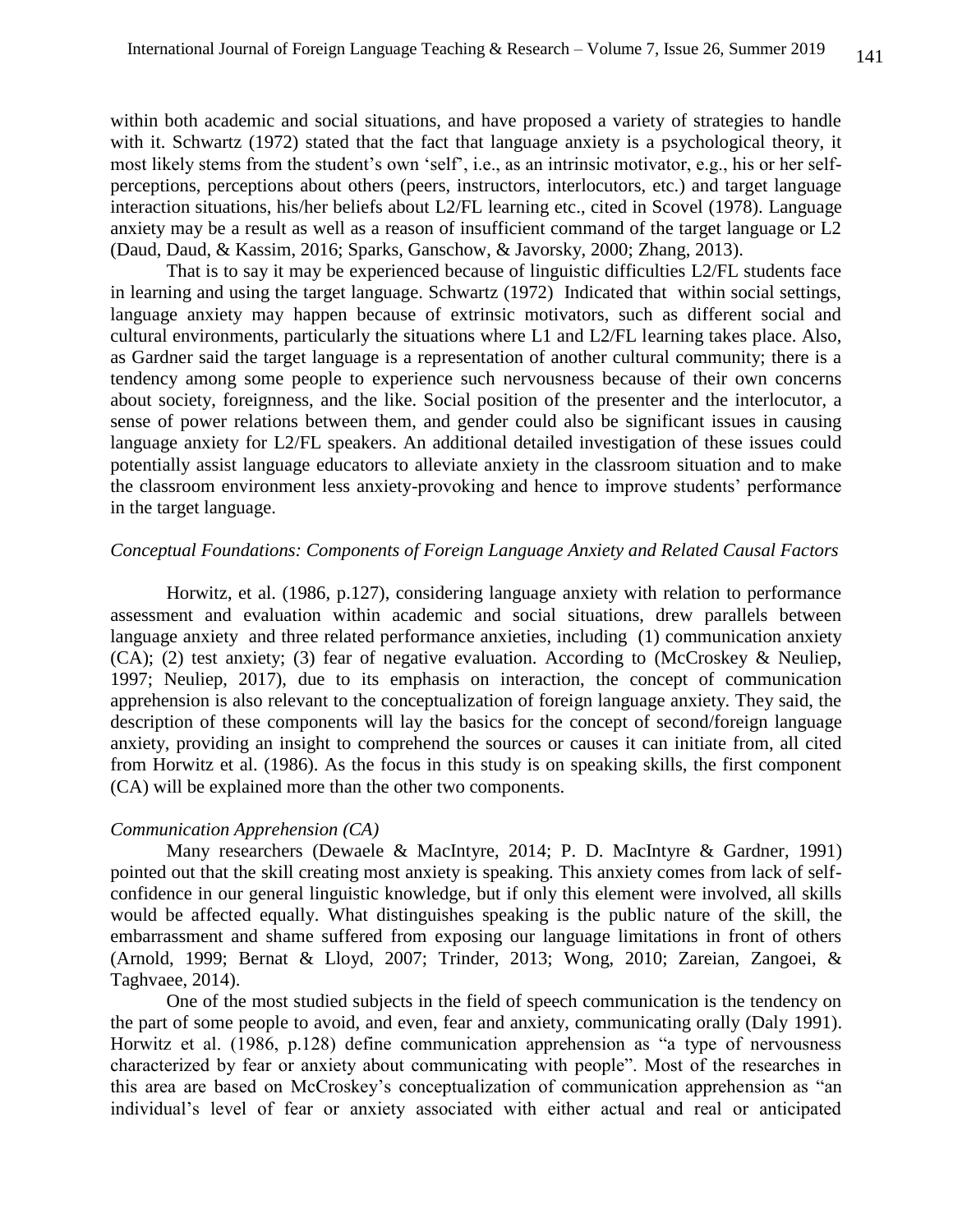communication with another person or persons" (McCroskey's 1997). According to Friedman (1980), communication anxiety may be particular to just a few situations (e.g., public speaking) or may exist in most everyday communication positions, or may even be part of a general anxiety trait that arises in many aspects of an individual's life. Students' personality traits such as shyness, quietness, and silence are considered too frequently precipitate CA. Bond (1984) found seven elements that could result in a quiet child (this can equally offer description of adult CA); (1) low intellectual skills, (2) speech skill lacks, (3) voluntary social introversion, (4) social separation, (5) communication anxiety, (6) low social self-esteem, (7) ethnic/cultural divergence in communication norms. While communication apprehension (CA) is but one of these factors, the others can lead to communication apprehension (Al-Shboul, Ahmad, Nordin, & Rahman, 2013; Alrabai, 2015).

#### *Test Anxiety*

An understanding of test anxiety is also relevant to the discussion of foreign language anxiety. Test anxiety, as clarified by Horwitz, et al. (1986, p. 127), "refers to a kind of performance anxiety stemming from a fear of failure". Test anxiety is quite universal in language classrooms because of its continuous performance evaluative nature. Unfortunately, for highly anxious learners, second/foreign languages, more than any other academic subject, require frequent evaluation by the teacher – the only fluent speaker in the class (Horwitz, et al, 1986, p.129). Horwitz et al believed that it is also important to note that oral testing has the potential to incite both test and oral communication anxiety simultaneously in susceptible students.

# *Fear of Negative Evaluation*

According to Horwitz (1986), fear of negative evaluation is an extension of the second factor (*test anxiety)* of second or foreign language anxiety because it is not limited to test-taking conditions; rather, it may happen in any social, evaluative condition, such as interviewing for a job or speaking in second/foreign language class. It is also broader in the sense that it affects not only to the teacher's evaluation of the students but also to the perceived reaction of other learners as well (Shams, 2006b) Horwitz, et al (1986) believed that, although communication apprehension (CA), test anxiety, and fear of negative evaluation provide useful conceptual building blocks for an explanation of second/foreign language anxiety, it is more than just the collection of these three components: "we consider foreign language anxiety as a different complex of self-perceptions, beliefs, feelings and moods , and behaviors related to classroom language learning rising from the uniqueness of the language learning procedure". What makes language learning a different and unique process is its interaction with the concept of 'self (Horwitz et al., 1986, p.127-128).

# **Empirical Background**

The theoretical literature has offered a somewhat confusing account of language anxiety. Researchers have been unable to draw a pure picture of how anxiety affects language learning and performance.

Some researchers (e.g., (MacIntyre, Baker, Clément, & Donovan, 2003; Mills, Pajares, & Herron, 2006; Tobias, 2013) reported a negative relationship between language anxiety and success, e.g. the higher the nervousness, the lower the performance. Other researchers (e.g., Backman, 1976; (Mak, 2011; Nosratinia & Abdi, 2017; Pimsleur et al., 1962; Scovel, 1978) reported no relationship, or a positive relationship, cited in Onwuegbuzie et al. (1999, p.218). Horwitz (2010) has reiterated that the matter of understanding the relationship between anxiety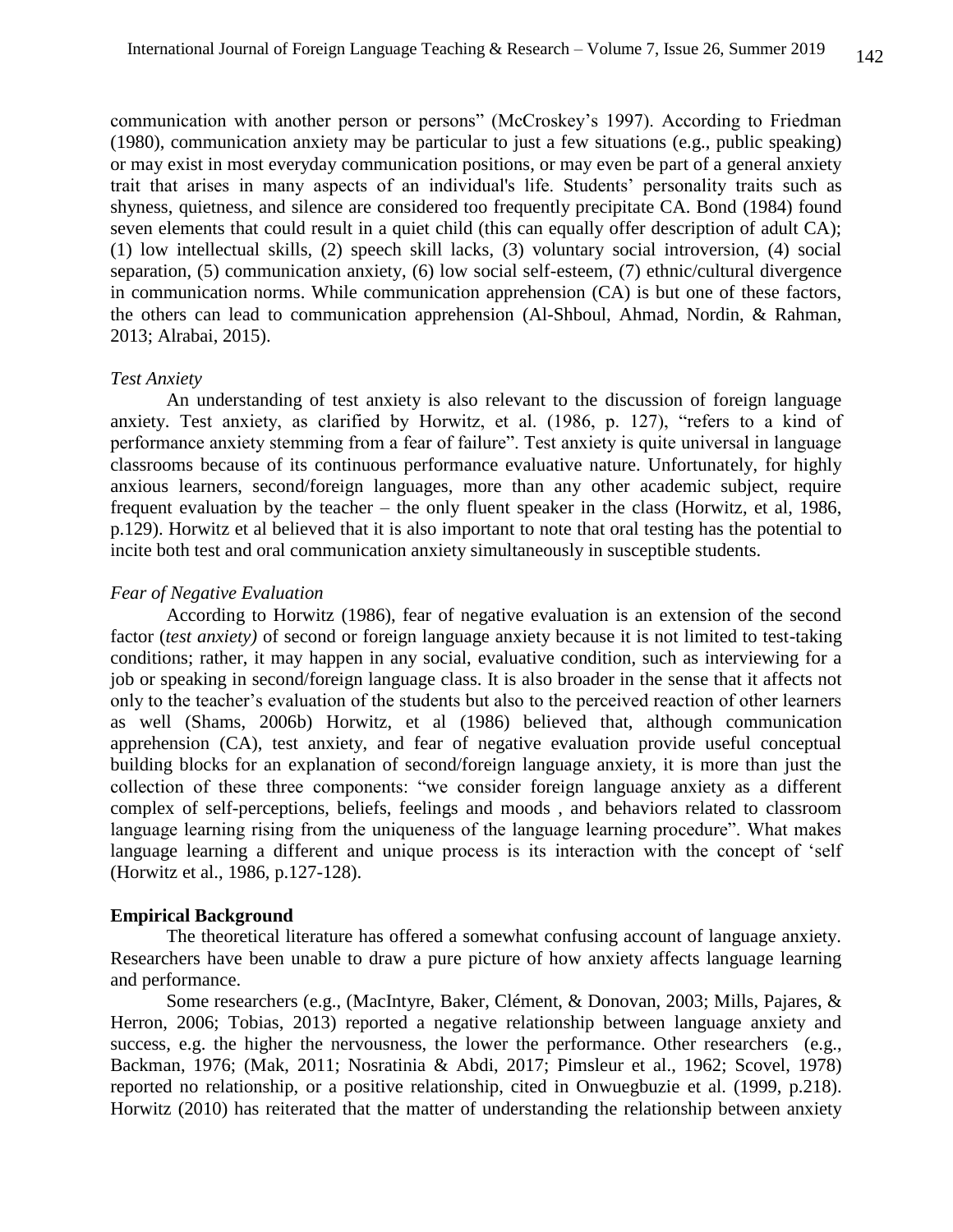and achievement is unclear The purpose and reason for these mixed results is perhaps, as stated by Philip, (cited in Ebrahimi, 2013; Nasir, 2015; Shams, 2006), that "a comparison of the experimental research examining the relationship between anxiety and second language learning is, to a degree, confusing, presenting some conflicting evidence and illustrating that anxiety is a complex, multi-faceted construct."

Furthermore, concerning the negative effects of anxiety on language learning and speaking, anxiety has been infrequently found to facilitate language learning. Anxiety prevents language learners' success in speaking English language. Feeling of stress is deliberated as the cognitive part of anxiety and can have a negative influence on speaking. For example, failing to answer the question will only delay the future speaking of the student, and makes learner less and less effective in the classroom. (Handayani & Rahmawati, 2017; Mayangta, 2013).

## **Methodology**

# **Participants**

A survey model was used in the present study. According to Morgan's (1970) tableconcerned with determining sample size for research activities in educational and psychological measurement, this study's sample size was calculated to be 100 EFL students concerning 95% of the level of confidence and 150 initial populations. The participants' age range was between 20 and 30 years old. The participants' language learning experience was between three and twelve years from both genders of male and female. The available 150 participants were sophomore, junior, and senior students, who took part in the study, and finally, 100 participants were randomly selected, based on Morgan's table of random sampling. They were all studying English Language Teaching and English Translation at Islamic Azad university of Mashhad- Iran.

#### **Instruments**

In order to collect the data, the following instruments were used in this study:

### **Foreign Language Classroom Anxiety Scale (FLCAS)**

The main instrument, used in this research for data collection, was that of Horwitz, Horwitz, and Cope (1986). To put it narrowly, the Foreign Language Classroom Anxiety Scale, FLCAS, was used to measure the participants' English language anxiety. This scale comprises 33 items. Each item is accompanied by a 5-point Likert scale: *1 = strongly disagree, 2 = disagree, 3*   $=$  *neither agree nor disagree, 4 = agree, 5 = strongly agree.* The participants were required to answer all 33 items in the FLCAS scale in 20 minutes. This scale was chosen for this study because of its effectiveness in identifying respondents' perception of foreign language anxiety. Preliminary evidence (Horwitz et al., 1986) indicated adequate test-retest reliability over a period of 8 weeks, yielding  $(r = .83, p < .01)$ , and acceptable internal consistency  $(a = .93, N = 75)$ . Saito, Horwitz, and Garza (1999) also reported this instrument has a reliability coefficient of (*a* = .0.94) using Cronbach alpha formula.

#### **Semi- Structured Interview Questions**

A semi-structured interview is a qualitative method of inquiry with a pre-determined set of open questions. The interview was used to find out the participants' feelings about learning English, stressful situations, and the moment they feel anxious (Tanveer (2007). It was also used to discover the participants' opinions about the situations that caused stress and the reasons of anxiety. The interview consisted of ten open-ended questions. The questions were in English, but they were translated into Farsi by the researchers for the sake of clarity. The clearness and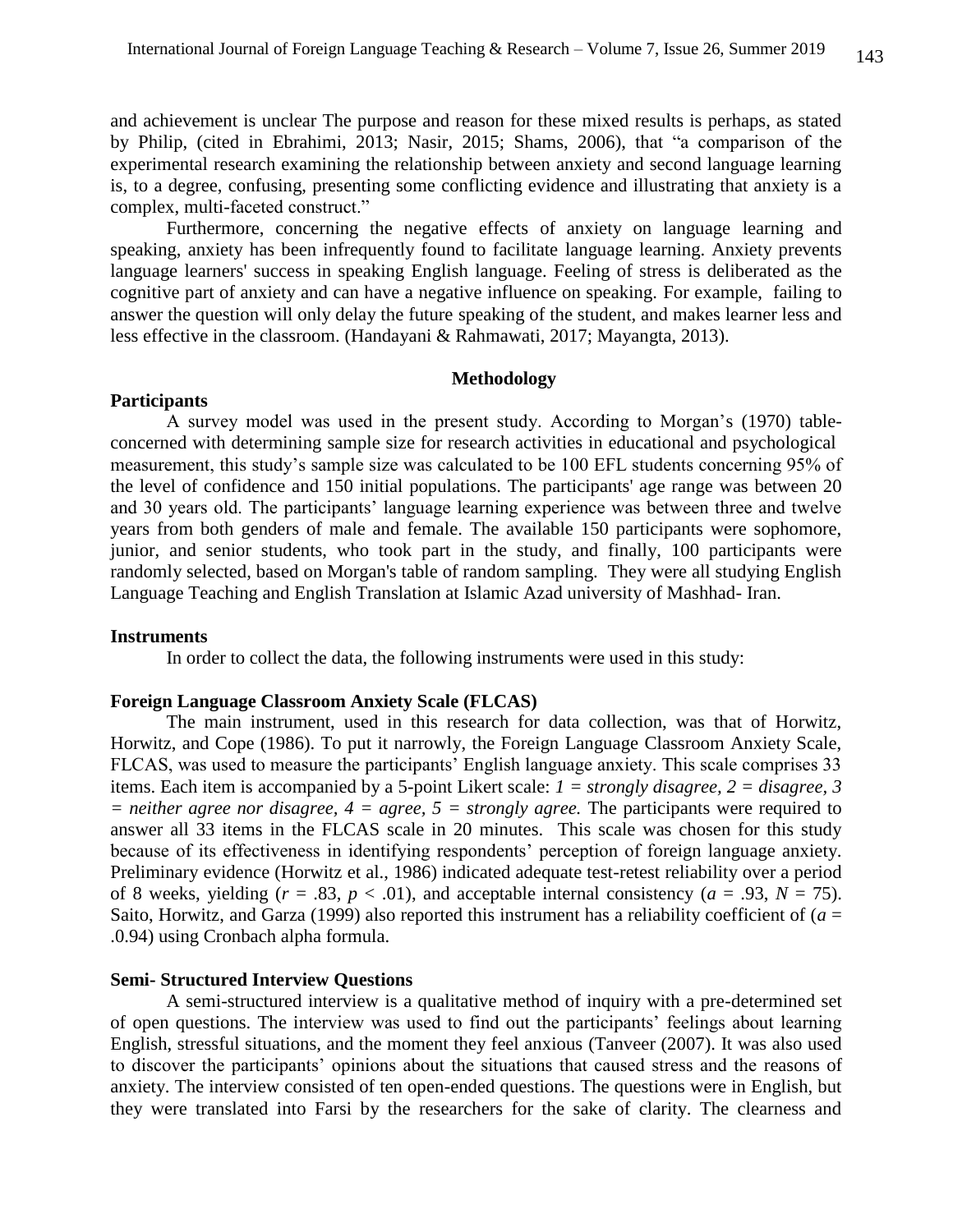appropriateness of the questions were confirmed by two experts in TEFL. The printed version was given to the participants to answer in ten minutes.

# **Focus Group Questions**

To find out the participants' underlying psychological, linguistic, and sociocultural problems, which cause language anxiety and the strategies to cope with it, this interview was used. It included seven questions in English, but they were translated into Farsi in order to help the participants to answer the questions more accurately. The clearness and appropriateness of the questions were also confirmed by three experts in TEFL. The printed version was given to the participants to answer in ten minutes. The researcher was present in the classroom to answer the participants' questions if there was any. The questions of interview were derived from the factors that cause language anxiety, proposed by Tanveer (2007).

#### **TOEFL IBT Test**

To measure the participants' English proficiency level, the researcher used TOEFL IBT test, developed by educational testing service (2015). This test was used because it was a standard test, so its reliability and validity are considered high and acceptable. The test contained four sections or better to say, it measures four skills of English language, which are reading, listening, speaking, and writing. The researcher used the speaking section to measure the participants' proficiency level of speaking. The mentioned section had six questions. For the first two questions, the participants had to talk about a given situation for 45 seconds. The responses were scored on the ability to speak clearly and coherently. For the second two questions, the participants had to read a text and listen to a talk on the same topic. Then, they had to combine the information to create a complete and appropriate answer. In this part, the responses were scored on the ability to accurately convey the information and to speak clearly and coherently. For the third two questions, the participants had to listen to a conversation or lecture and answer the questions about it. The responses were also scored on the ability to accurately convey the information and to speak clearly and coherently.

#### **Procedure**

For the current study, 100 students were randomly selected from 150 students at Islamic Azad university of Mashhad. The participants were sophomore and junior students. At first, the foreign language classroom anxiety scale and the two interviews were given to the participants to answer. The time given to the participants for answering the questionnaire and the two written interviews were 60 minutes. The participants were asked to answer the questions carefully and ask the researcher if there were any unclear questions. The papers were collected after 60 minutes.

Knowing about the students' English language proficiency was needed for the results, so for the next week the same participants were asked to stay in class and take part in a speaking test of TOEFL. Every participant was evaluated individually by some experts in English speaking. The test had six questions, and the participants were scored according to their answers to the questions and also their coherence and clarity.

# **Results**

This study investigated the relationship between Iranian EFL learners' language proficiency and their second language speaking anxiety. The present study was conducted based on a survey, interview, and open-ended question design. A quantitative design examined the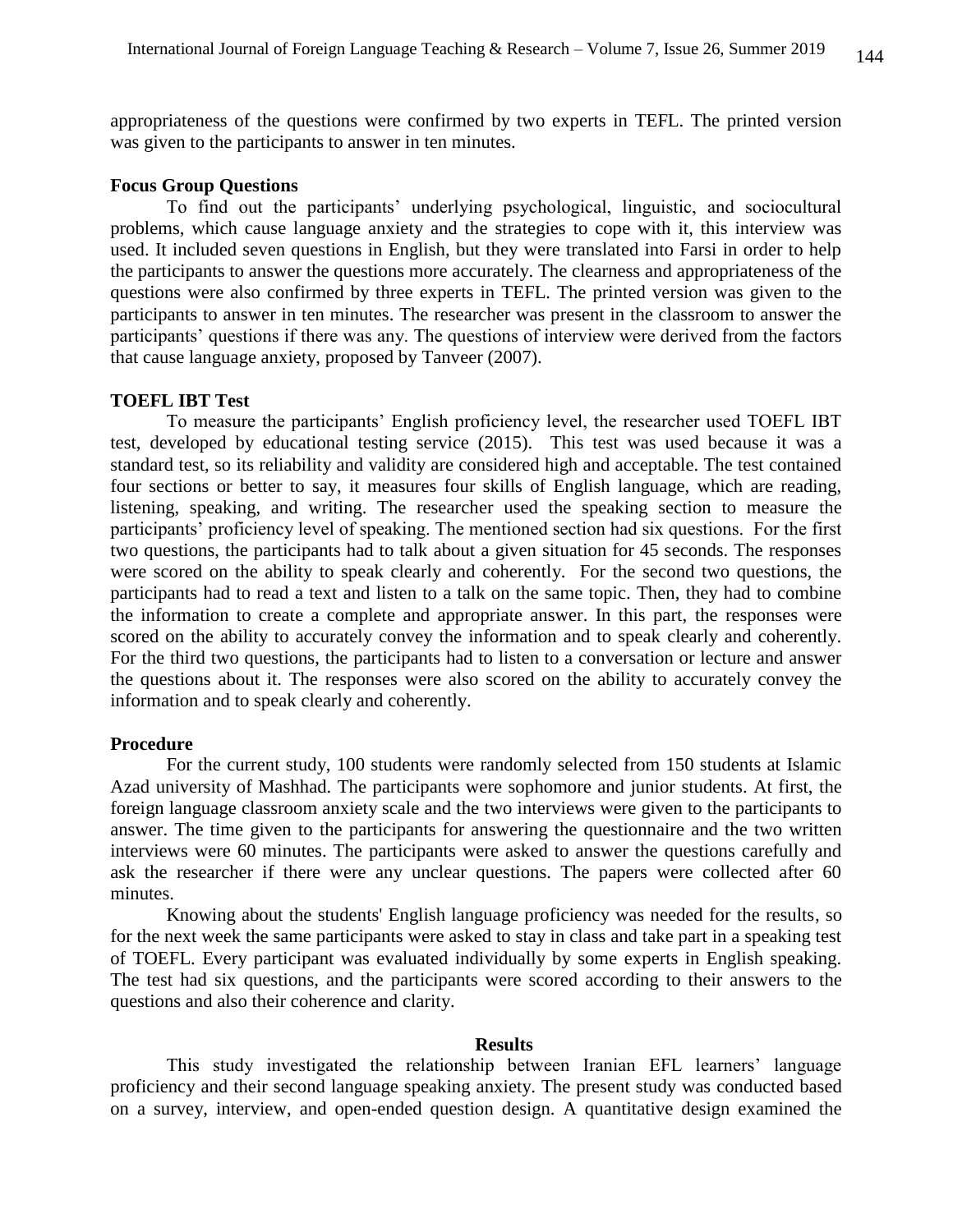participants' level of second language anxiety. A qualitative design investigated their perceptions and attitudes toward language anxiety. A correlation study, a type of quantitative design, sought to determine a relationship among the variables.

An assessment of the normality of data is necessary for many statistical tests because normal data is an underlying assumption in parametric testing. Two well-known tests of normality are the Kolmogorov-Smirnov Test and the Shapiro-Wilk Test. The Shapiro-Wilk Test is more appropriate for small sample sizes ( $N < 50$  samples), but it can also handle sample sizes as large as 2000. For this reason, the researcher decided to use Shapiro-Wilk test, as a numerical means of assessing normality.

| <b>Table 1.7est of Normality</b> |                  |    |      |  |  |
|----------------------------------|------------------|----|------|--|--|
| Shapiro-Wilk                     | <b>Statistic</b> |    | Sig. |  |  |
| <b>Female Language Anxiety</b>   | 971.             | 50 | .251 |  |  |
| Male Language Anxiety            | 942              | 50 | 142  |  |  |

To test the normality of variables, the Shapiro-Wilk was performed. For this test, the significant value had to be greater than ( $p > 0.05$ ) to tell that the data is normal. According to Table 1, the significant value of the variables is greater than  $(p > 0.05)$ ; therefore, the distribution of data is normal.

The only null hypothesis of this study stated that there is no significant relationship between Iranian EFL learners' language proficiency and L2 speaking anxiety. In order to test this null hypothesis, Pearson correlation analysis was performed. Pearson's Product –Moment Correlation Coefficient was used to measure the strength and direction of the relationship between EFL learners' language proficiency and L2 speaking anxiety. Before discussing the results of Pearson correlation, the descriptive statistics analysis were assessed and presented in Table 2 and Table 3.

| <b>Table 2.</b> Language Anxiety Descriptive Statistics |          |     |       |       |     |           |  |
|---------------------------------------------------------|----------|-----|-------|-------|-----|-----------|--|
|                                                         |          |     | Mini  | Maxi  | Me  | Std.      |  |
|                                                         |          | mum | mum   | an    |     | Deviation |  |
| Female                                                  | Language |     |       | 136.0 | 93. | 17.62     |  |
| Anxiety                                                 | 0        |     | 55.00 | 0000  |     | 072       |  |
| Male Language Anxiety                                   |          |     | 79.00 | 145.0 | 97. | 21.19     |  |
|                                                         | 0        |     |       | 5600  |     | 892       |  |
| Valid N (listwise)                                      |          |     |       |       |     |           |  |
|                                                         | 0        |     |       |       |     |           |  |

The findings shown in Table 2 indicated that the number of the participants in this study was 100, and the minimum score for language anxiety was (*Min* = 55) for female and (*Min* = 79) for male. The maximum score was  $(Min = 136)$  for female and  $(Min = 145)$  for male. Female language anxieties mean score was (*M* = 93) and mean score for male language anxiety was ( *M*  $= 97.56$ ), which indicated that the females were less anxious than males in the current study.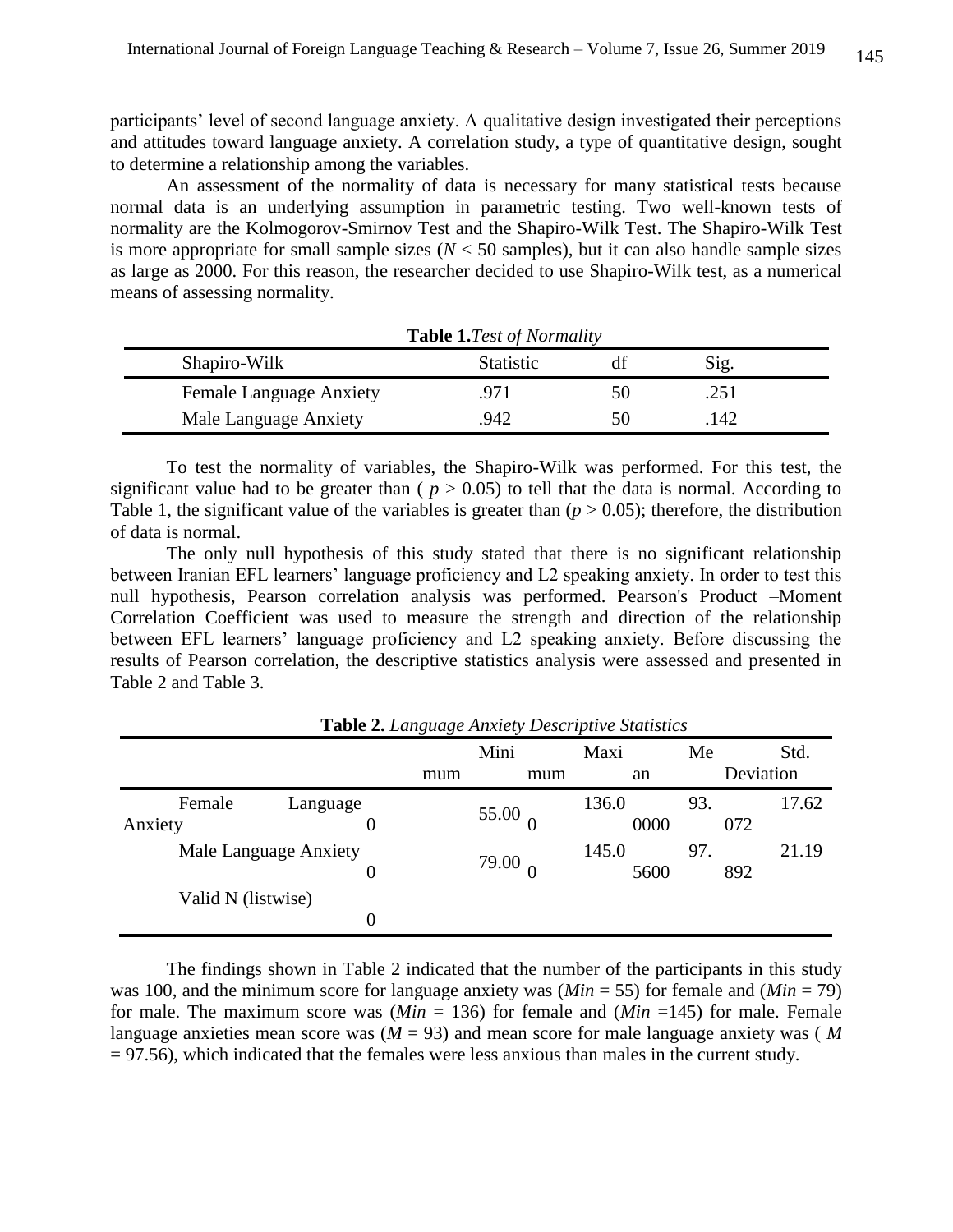|                    |          |   |     | Mini             | Max  | Mea  | Std.      |  |
|--------------------|----------|---|-----|------------------|------|------|-----------|--|
|                    |          |   | mum | 1 <sub>mum</sub> | n    |      | Deviation |  |
| Male               | Language |   |     | 14.0             | 24.0 | 19.9 |           |  |
| Proficiency        |          | 0 | 0   | 0                | 600  |      | 3.56262   |  |
| Female             | Language |   |     | 16.0             | 26.0 | 20.7 | 2.38883   |  |
| Proficiency        |          | 0 | 0   | 0                | 400  |      |           |  |
| Valid N (listwise) |          |   |     |                  |      |      |           |  |
|                    |          | 0 |     |                  |      |      |           |  |

**Table 3.** *Language Proficiency Descriptive Statistics*

As Table 3 showed, the minimum score for male language proficiency was (*Min* = 14 and for female was ( $Min = 16$ ), also the maximum language proficiency score for male was ( $Max =$ 24) and for female was ( $Max = 26$ ). The mean score for male language proficiency was ( $M =$ 19.96, and for female language proficiency was  $(M = 20.74)$ .

| <b>Table 4.</b> Pearson Correlations for Male |                 |                                       |  |  |  |
|-----------------------------------------------|-----------------|---------------------------------------|--|--|--|
|                                               | Male<br>Anxiety | Language<br>Male Language Proficiency |  |  |  |
| Pearson<br>Correlation                        |                 | $-.893***$                            |  |  |  |
| Sig. (2-tailed)                               |                 | .000                                  |  |  |  |
| N                                             | 50              | 50                                    |  |  |  |
| Pearson<br>Correlation                        | $-.893***$      | 1                                     |  |  |  |
| $Sig. (2-tailed)$                             | .000            |                                       |  |  |  |
| N                                             | 50              | 50                                    |  |  |  |

**Table 4.** *Pearson Correlations for Male*

As mentioned above, the only null hypothesis in this study stated that there is no significant relationship between Iranian EFL learners' language proficiency and L2 speaking anxiety. According to Table 4, which showed the Pearson correlation between male language anxiety and their language proficiency, there was a significant and negative relationship  $(r = -1)$ 0.89,  $p = .000$ ) between male language anxiety and their language proficiency. In other words, as the language proficiency was higher, the male participants' language anxiety decreased.

| <b>Table 5. Pearson Correlations for Female</b> |                   |                         |             |  |  |
|-------------------------------------------------|-------------------|-------------------------|-------------|--|--|
|                                                 | Female<br>Anxiety | Language<br>Proficiency | Language    |  |  |
| Pearson<br>Correlation                          |                   |                         | $-0.975***$ |  |  |
| $Sig. (2-tailed)$                               |                   |                         | .000        |  |  |
| N                                               | 50                |                         | 50          |  |  |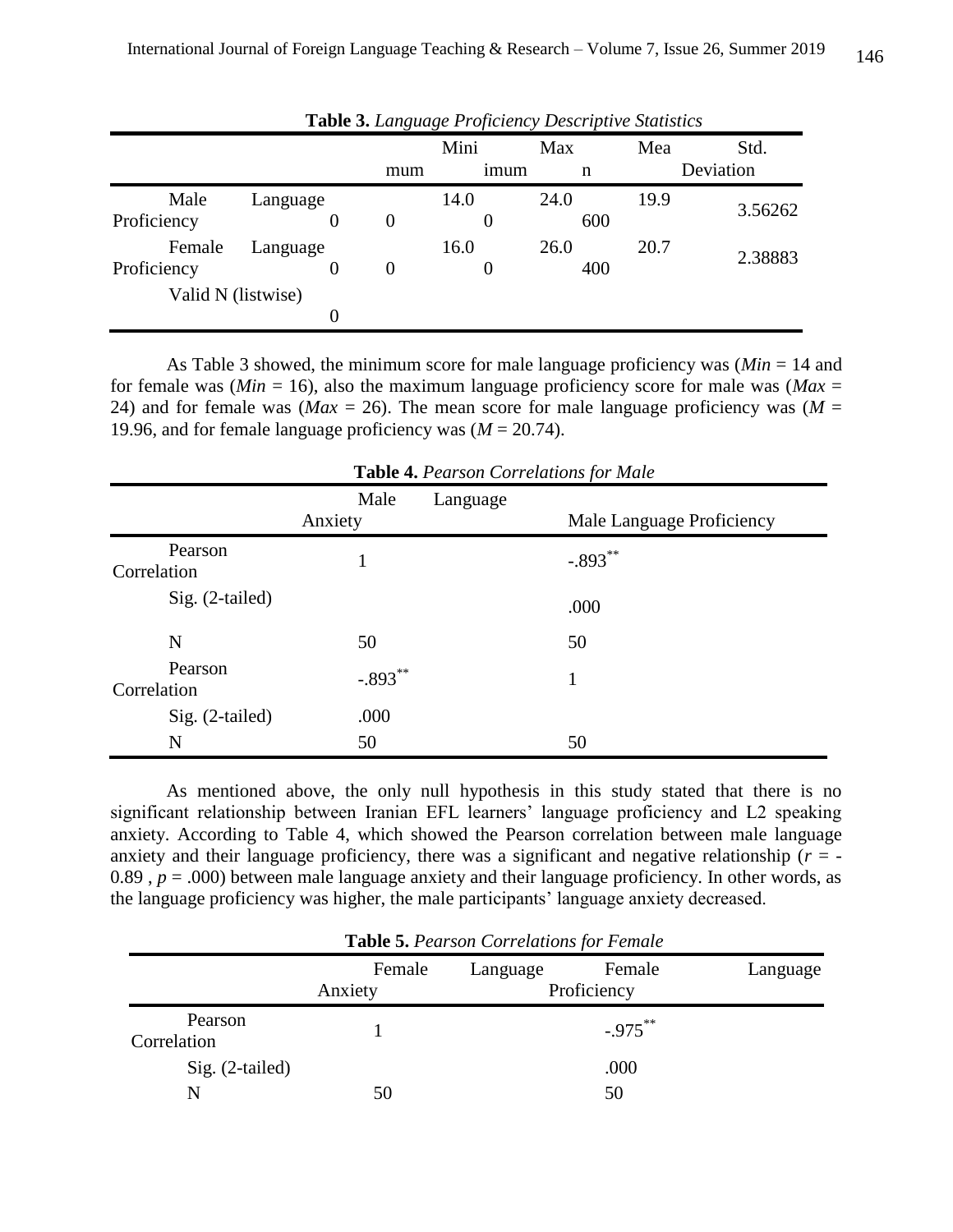| Pearson<br>Correlation | $-.975***$ |    |  |
|------------------------|------------|----|--|
| Sig. (2-tailed)        | .000       |    |  |
|                        | 50         | 50 |  |

As Table 5, which was a Pearson correlation between female language anxiety and their language proficiency, indicated there was a significant and negative relationship ( $r = 0.97$ ,  $p =$ .000) between these two variables. In other words, as the female language proficiency increased, their language anxiety decreased. The results are significant at  $(p<.01)$ ; therefore the null hypothesis is rejected.



**Figure 1.** *The Scatterplot of Female Language Proficiency and Language Anxiety*



**Figure 2.** *The Scatterplot of Male Language Proficiency and Language Anxiety*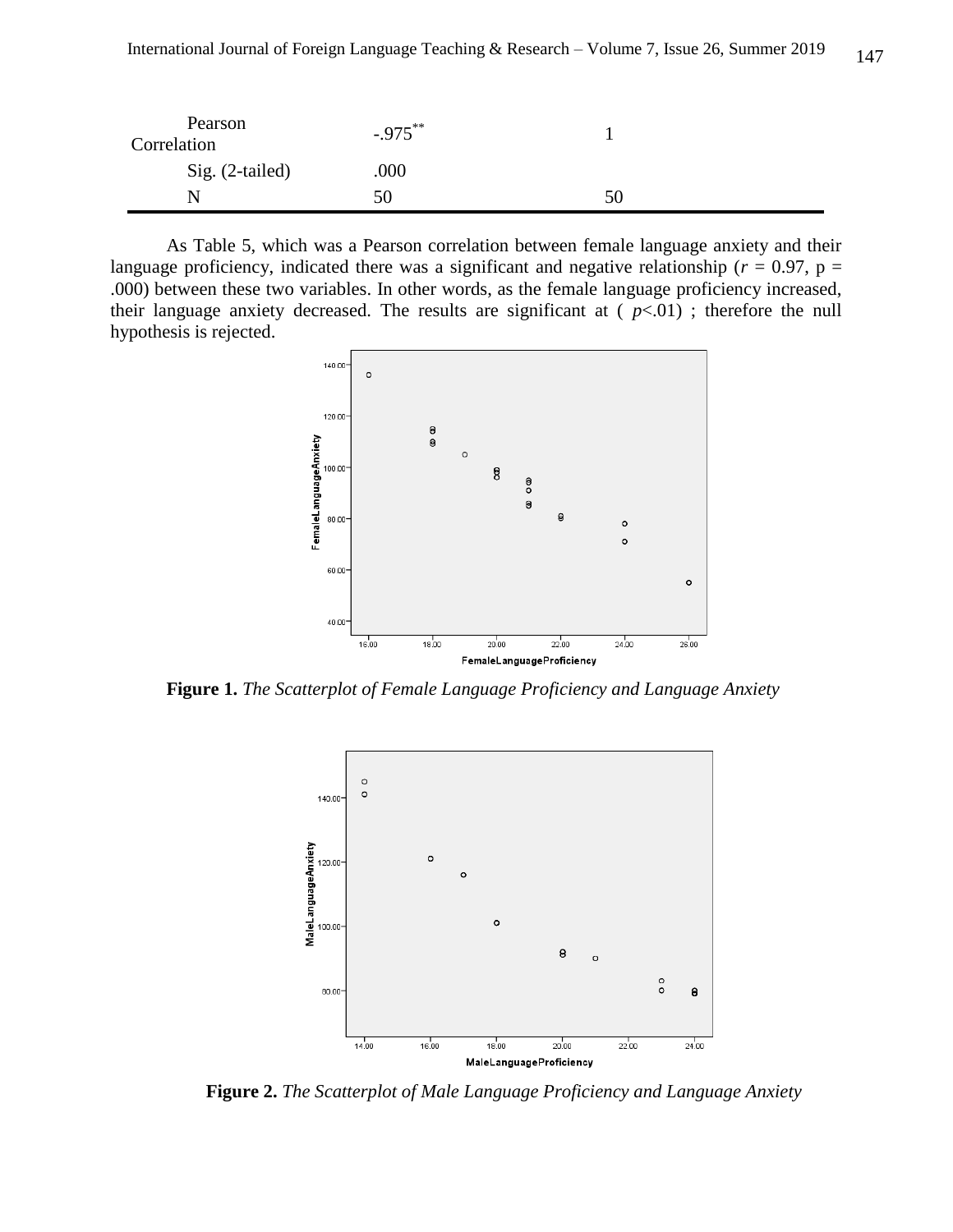Figures 1 and 2 indicate the negative correlation between language proficiency and language learning anxiety among male language learners. The second research question is concerned with the elements that constituted the sources of L2 speaking anxiety in Iranian EFL learners.

In order to gather qualitative data, two written interviews were given to the participants, and they were asked to write their ideas or answers in front of each question. Before analyzing the participants' answers, some information about the participants is presented in Table 6.

| <b>Table 6.</b> Descriptive Statistics |        |       |        |         |         |
|----------------------------------------|--------|-------|--------|---------|---------|
|                                        |        |       | Minimu |         |         |
|                                        |        | $N$ m |        | Maximum | Mean    |
| Age                                    | 00     |       | 20.00  | 30.00   | 22.2300 |
| Valid                                  | N      |       |        |         |         |
| (listwise)                             | $00\,$ |       |        |         |         |

**Table 6.** *Descriptive Statistics*

Table 6 showed the age range of the participants of this study. According to Table 6, the participants' age range was 20 to 30. The participants' mean score of the age was ( *M* = 21.85.

By analyzing the participants' answers to the interviews, the answer to the second research question is found. The second research question wanted to discover the sources of L2 language anxiety in Iranian EFL learners. According to the answers of the interviewees, there were different reasons for language anxiety such as psychological, linguistic, environmental, social, and cultural sources.

According to the participants' answers, the psychological sources of language anxiety were: 1) lack of self-confidence, 2) lack of motivation, and 3) too much expectation of others from the learners. The participants' answer to the linguistic sources of language anxiety was remembering English words and having problems in using the correct grammar point. It was founded that the environment was an important source of language anxiety. According to the answers, the lack of frequent contact with L2 and the force to speak in front of the other students are the main sources of language anxiety.

There were some situations when the students face difficulties while speaking, which could result in feeling language anxiety. One situation is when they are trying to find the appropriate word. The other situation is when the students have problems in their pronunciation, and they are afraid of being laughed at. Another situation is when others' judgment about the students' knowledge of English is important for students.

The second research question considered the role of language teacher in removing or decreasing the stress and anxiety. The question was as the following:

What is the role of language teacher in removing or decreasing the stress and anxiety that many Iranian EFL students experience in the class?

The answer to the above mentioned question was revealed by analyzing the participants' answers to the questions of the interviews. According to the participants' answers, the language teacher has a very important and key role in increasing and decreasing the anxiety. The answer to one of the questions that asked the symptoms of stress and anxiety revealed that a language teacher have to know the symptoms of anxiety and identify them in each one of the students. The symptoms were as the following according to their answers: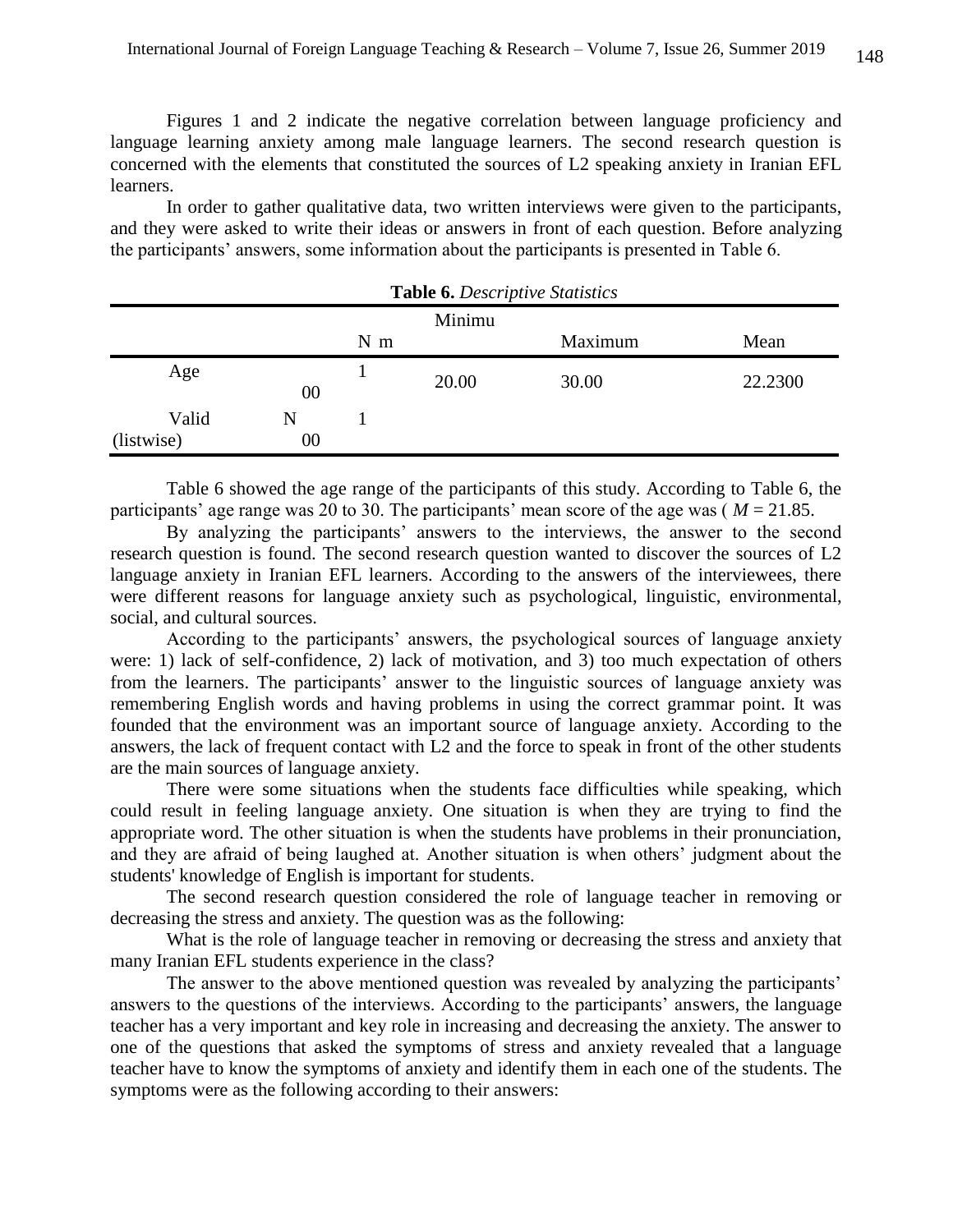- The students shake their legs while speaking in L2.
- The students stutter while speaking in L2.
- Sweating/perspiring, specially the palm of their hands.
- While speaking in L2, the students forget the words and/or grammar.

After recognizing those who are anxious, the teachers have to react in a way to reduce their anxiety. According to the responses of the interviewees, the participants had some ideas about the teachers' behavior and reaction in classrooms, which could help the students be more relaxed and enjoy the class. The ideas are as the following:

 Teachers should pay more attention to those who cannot keep up with the class and have problems in learning L2.

Teachers should not correct the students' mistakes immediately.

 The class should be a place in which the students are not afraid of making mistakes.

- The class atmosphere has to be friendly.
- Teachers should ask the students to work in pairs or groups.

 Teachers have to try to review the previous words and grammatical points for the students, so they do not forget them.

- Teachers have to be able to manage the class time.
- Teachers should try to establish a friendly relationship with the students.
- Teachers have to expect the students according to their proficiency level.

 One of the appropriate techniques to use is code switching. Teachers have to use it to lower the students' language anxiety.

 Teachers have to encourage students when they are trying their best to learn English.

#### **Discussion**

The findings of the study can be helpful if language teachers apply them in the classroom. There is one important and interesting information and that is the students' feeling about learning English. According to the findings in the interviews, most of the participants had a feeling of satisfaction and want to continue learning English. However, a few of them were worried about forgetting vocabularies and grammar, and they felt anxious while they were going to speak in class. One student claimed that learning English was very difficult at the beginning, but little by little, it got more interesting.

Various studies have shown the effects of anxiety on a person's ability to acquire a second language. Teachers should be aware of the potential effects; which anxiety has on their students' abilities to acquire a second language. Matsudaand Gobel (2004) implied that teachers need to reduce anxiety and enhance self-confidence by encouraging students' involvement in classroom activities while at the same time creating a comfortable atmosphere. Horwitz and Garza (1999) noted that there are two basic options for teachers to consider: 1) help students cope with the anxiety-producing situation; and 2) make the learning context less stressful.

Three research questions were posited before the present study was undertaken. In regards to whether or not students believe that anxiety affects language learning, it appears that within this study, the answer is yes. In the current study, attempts were made to check whether language anxiety can have any significant effects on the male and female Iranian EFL learners' speaking ability. Also, it was tried to find the sources of language anxiety and the ways to reduce it.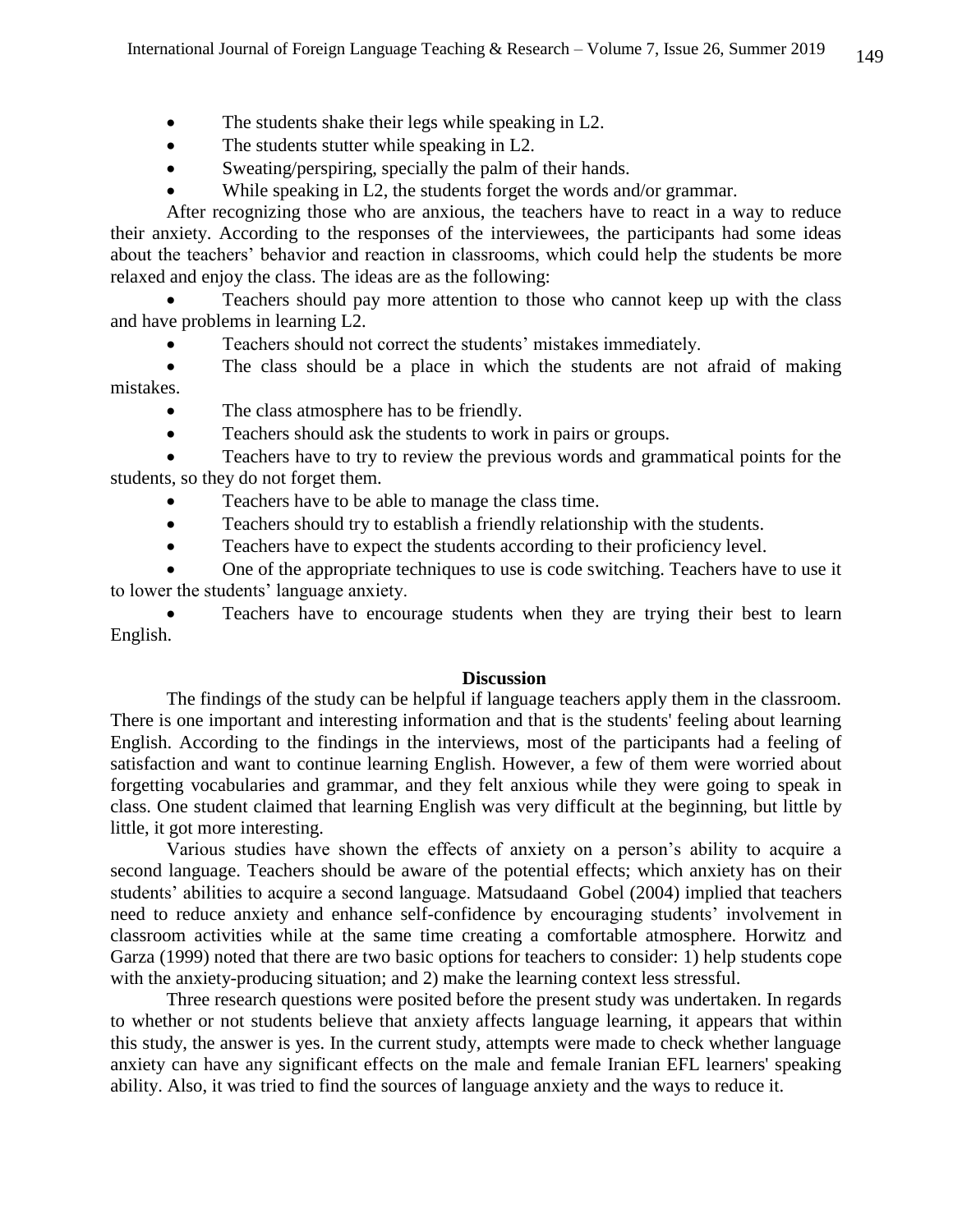The second question asked what elements constitute the sources of L2 speaking anxiety in Iranian EFL learners. After analyzing the data, it was clear that anxiety hindered the participants' ability to acquire a second language. Those findings suggest that the type of anxiety that may manifest in the participants is fear of negative evaluation or rather a fear of failing. Some participants reported stress and anxiety in language learning classes because of their personal perception of language aptitude, certain personality variables (fear of public speaking), and stressful classroom experiences. According to Young (1991), there are six potential sources of language anxiety 1) personal and interpersonal anxieties; 2) learner beliefs about language learning; 3) instructor's beliefs about language teaching; 4) instructor-learner inter-actions; 5) classroom procedures; and 6) language testing (p.427).

The third question asked about the roles of teachers in increasing and decreasing the language anxiety in students. After analyzing the data, it was discovered that teachers had a key role in students' language anxiety. They can increase or decrease the students' language anxiety by their behavior or reactions in class.

There were different studies (e.g., Saito, et al., 1999; Woodrow, 2006), which indicated that language anxiety can influence language learning. The results of the present study are in line with the above mentioned studies. Woodrow (2006), believed that anxiety can adversely affect oral communication for students speaking English, while (P. D. MacIntyre & Gardner, 1989) concluded that anxiety leads to deficits in learning and performance. Saito, Horwitz and Garza (1999) found that students with higher levels of foreign language anxiety also tended to have higher levels of reading anxiety, noting that students with higher levels of reading anxiety received significantly lower grades than the students with lower anxiety levels.

The results of the current study have things in common with another study done by (Hamayan, Genesee, & Tucker, 1977). They indicated in their study that there was a negative correlation between anxiety and one measure of the children's proficiency in French. In another study done by Kleinmann (1977), it was discovered that anxiety could enhance oral performance. MacIntyre and Gardner (1991) stated in their study that anxious learners wanted to avoid classroom participation due to having been unsure of what they were saying or losing selfconfidence when responding a question in the classroom.

## **Conclusion**

This study investigated the relationship between Iranian EFL learners' language proficiency and their second language speaking anxiety. According to the result of the current study, the female participants achieved lower scores in anxiety questionnaire than the male participants. In other words, the females were less anxious than the males. Also, the females performed better than the males in the language proficiency test. In the current study, attempts were made to check whether language anxiety can have any significant effects on the male and female Iranian EFL learners' speaking ability. Also, it was tried to find the sources of language anxiety and the probable ways to reduce it.

The second question asked what elements constitute the sources of L2 speaking anxiety in Iranian EFL learners. After analyzing the data, it was clear that the students believe anxiety hindered their ability to acquire a second language. The findings suggest that anxiety may manifest itself in the form of the participants' fear of negative evaluation, or rather a fear of failing. Some participants reported stress and anxiety in language learning classes because of their personal perception of language aptitude, certain personality variables (fear of public speaking), and stressful classroom experiences. The third question asked about the roles of teachers in increasing and decreasing the language anxiety in students. After analyzing the data, it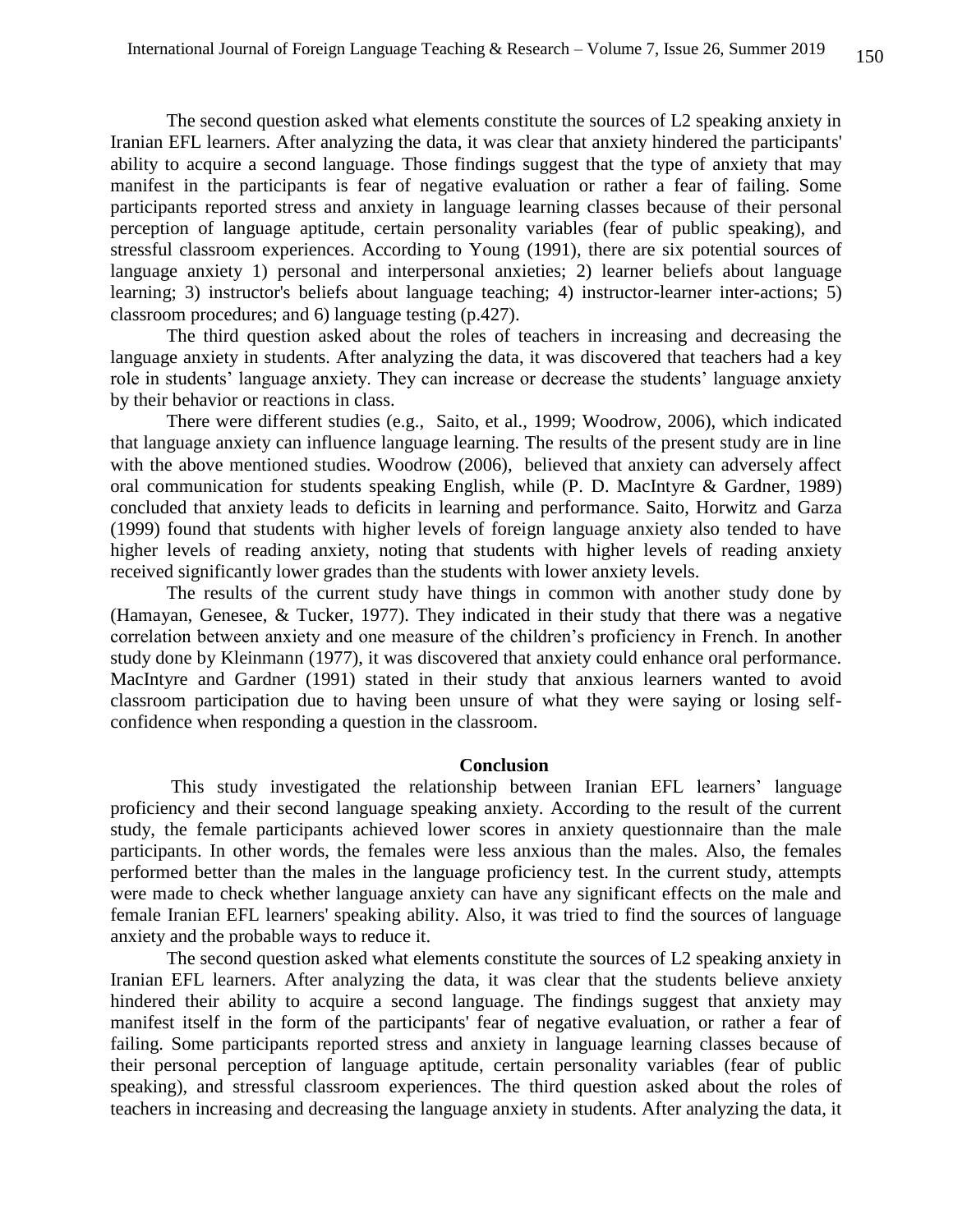was discovered that teachers had a key role in students' language anxiety. They can increase or decrease the students' language anxiety by their behavior or reactions in class.

The results of the current study have things in common with another study done by Swain and Burnaby (1976). They indicated in their study that there was a negative correlation between anxiety and one measure of the children's proficiency in French. In another study done by Kleinmann (1977), it was discovered that anxiety could enhance oral performance. MacIntyre and Gardner (1991) stated in their study that anxious learners wanted to avoid classroom participation due to the uncertainty of the correction of what they were saying or losing selfconfidence when responding a question in the classroom.

Tasnimi (2009) explained that one type of anxiety is beneficial/facilitating anxiety, which is a motivation for students to fight a new learning task while helping students to make extra efforts to overcome their anxiety. The other type of anxiety is inhibiting/debilitating anxiety, which makes learners avoid the learning task in order to avoid the feeling of anxiety.

With regard to the findings, language anxiety can dramatically influence the process of language learning and teaching. Language teachers not only acknowledged that anxiety is responsible for the students' lack of success in the new language, but also helps them to tackle the feelings of nervousness and discomfort. The reaction of a language teacher toward the learners' language anxiety is believed to be highly important to help the learners to achieve the planned performance goals in the second/foreign language (Tanveer, 2007). Furthermore, language teachers should acknowledge the existence of anxiety and stress among the second/foreign language learners and should apply quick and effective approaches to help them cope with those destructive feelings. Language teachers with selecting the best method of teaching and choosing the best task can help their students to cope with language anxiety. According to the findings of this study, the students are more comfortable in group work activities. Therefore, pair and group work activities can be considered as the best ways to cope with language anxiety.

According to Tanveer (2007), creating a friendly, informal and learning-supportive environments for language students through teachers' friendly and supportive manners help students feel comfortable when speaking in the class. This can decrease the effect of social and status difference between students and teachers to a great extent. Teachers should encourage the learners feel free to make mistakes in order to acquire communication abilities. In order to decrease language learners' speaking anxiety, language teachers should learn appropriate error correction techniques concerning the instructional philosophy on reducing defensive reactions in students (Horwitz et al. , 1986) p.131).Teachers can use code switching, through which the students can understand the subject matter better, leading to more enjoyable and stress-free atmosphere in the classroom.

To help language learners have a feeling of success and satisfaction while using English language, language teachers have to avoid the activities that increase early frustration. Instead, they can begin with step by step instructional speaking activities, leading to more relaxing and enjoyable atmosphere in the classroom. In addition, by providing the students' with appropriate schemata, the students feel more relaxed and self-confident. Finally, language teachers need some special in-service training courses on general psychology, including language anxiety in order to deal with the students' feeling of stress and anxiety in their classes. Effective teachertraining courses can help language teachers learn the students' potential sources of negative language-learning anxiety and the effective ways to cope with them.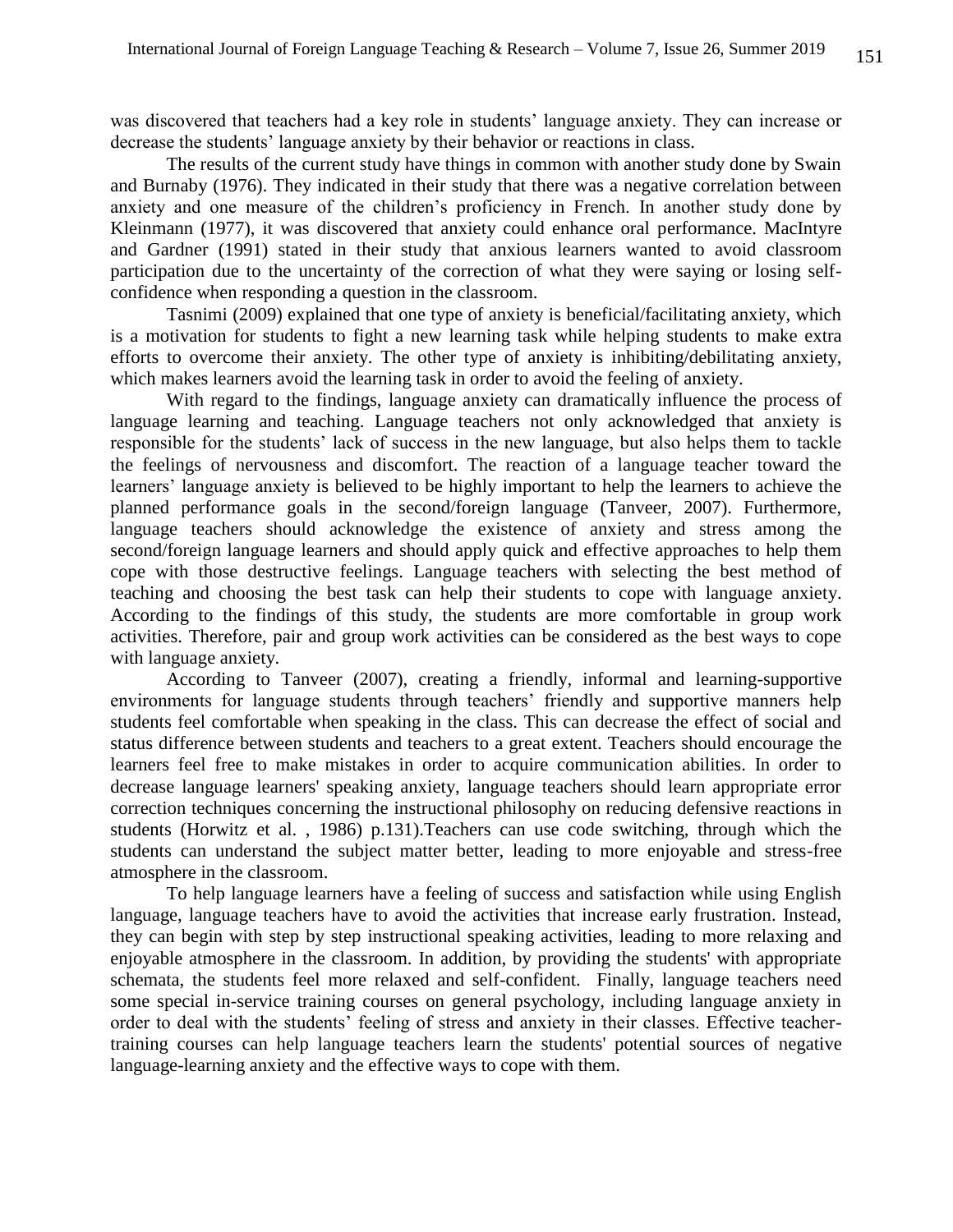#### **References**

Al-Shboul, M. M., Ahmad, I. S., Nordin, M. S., & Rahman, Z. A. (2013). Foreign language anxiety and achievement: Systematic review. *International Journal of English Linguistics, 3*(2), 32.

Alrabai, F. (2015). The influence of teachers' anxiety-reducing strategies on learners' foreign language anxiety. *Innovation in Language Learning and Teaching, 9*(2), 163-190.

Alrabai, F. (2016). Factors underlying low achievement of Saudi EFL learners. *International Journal of English Linguistics, 6*(3), 21.

Amiri, M., & Ghonsooly, B. (2015). The Relationship between English Learning Anxiety *Journal of Language Teaching and Research, 6*(4), 855-865.

Azher, M., Anwar, M. N., & Naz, A. (2010). An investigation of foreign language classroom anxiety and its relationship with students′ achievement. *Journal of College Teaching and learning, 7*(11), 33-40.

Azmi, M. N. L., & Sham, R. M. (2018). Causal Relationship between School-Based Oral Performance with Communication Apprehension, Test Anxiety and Fear of Negative Evaluation. *International Journal of Academic Research in Business and Social Sciences, 8*(3), 15-34.

Backman, C. (1976). Explorations in psycho-ethics: The warranting of judgments. *Life sentences: Aspects of the social role of language*, 98-108.

Baran-Łucarz, M. (2014). The link between pronunciation anxiety and willingness to communicate in the foreign-language classroom: The Polish EFL context. *Canadian Modern Language Review, 70*(4), 445-473.

Bashosh, S., Nejad, M. A., Rastegar, M., & Marzban, A. (2013). The relationship between shyness, foreign language classroom anxiety, willingness to communicate, gender, and EFL proficiency. *Theory and Practice in Language Studies, 3*(11), 2098.

 Bernat, E., & Lloyd, R. (2007). *Exploring the gender effect on EFL learners' beliefs about language learning. Australian Journal of Educational and Developmental Psychology*, *7*, 79-91.

Bond, B. D. (1984). Silent incarceration. *Contemporary Education, 55*(2), 95.

Brown, H. D. (2000). *Principles of language learning and teaching.* United States of America: Longman.

Budin, M. (2014). Investigating the relationship between English language anxiety and the achievement of school based oral English test among Malaysian Form Four students. *International Journal of Learning, Teaching and Educational Research, 2*(1).

Campbell, C. M., & Ortiz, J. (1991). *Helping students overcome foreign language anxiety: A foreign language anxiety workshop. Language anxiety: From theory and research to classroom implications, 153-168.* 

Daly, J. (1991). Understanding communication apprehension: An introduction for language educators. *Language anxiety: From theory and research to classroom implications*, 3- 13.

Daud, N. S. M., Daud, N. M., & Kassim, N. L. A. (2016). Second language writing anxiety: Cause or effect? *Malaysian journal of ELT research, 1*(1), 19.

Dewaele, J.-M., & MacIntyre, P. D. (2014). The two faces of Janus? Anxiety and enjoyment in the foreign language classroom. *Studies in Second Language Learning and Teaching, 4*(2).

Dörnyei, Z. (2014). *The psychology of the language learner: Individual differences in second language acquisition*: Routledge.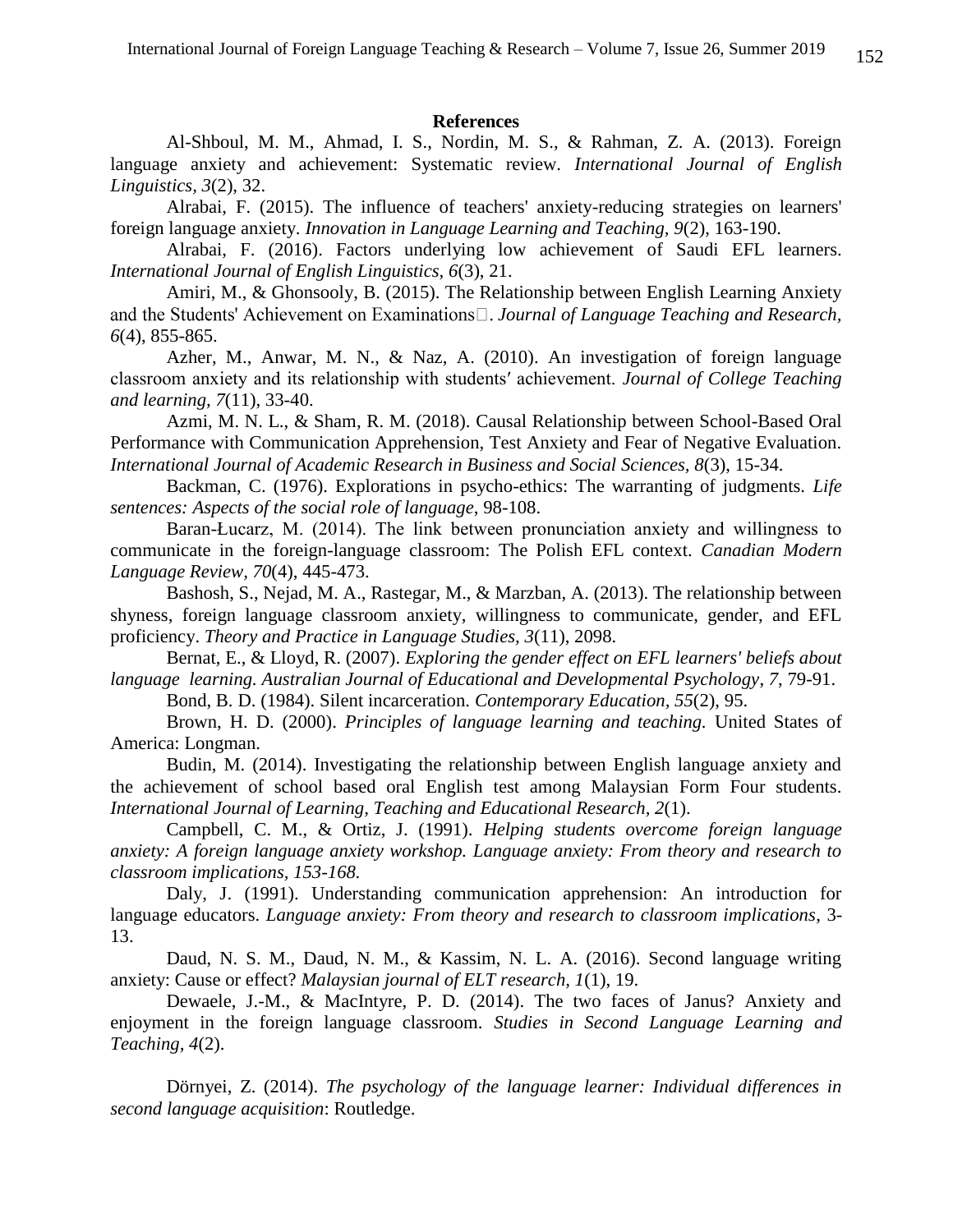Doyon, P. (2000). Shyness in the Japanese EFL class: Why it is a problem, what it is, what causes it, and what to do about it. *The Language Teacher, 24*(1), 11-16.

Ebrahimi, H. R. R. (2013). Anxiety as a deterring element in learning English for oral communication among EFL students. *International Journal of Language Learning and Applied Linguistics World, 4*(3), 179-196.

Ehrman, M. (1996). Second language learning difficulties: Looking beneath the surface. *Thousand Oaks, GA: Sage*.

Elaldı, Ş. (2016). Foreign language anxiety of students studying English language and literature: A sample from Turkey. *Educational Research and Reviews, 11*(6), 219-228.

Friedman, P. G. (1980). Shyness and Reticence in Students. National Education Association: Washington, DC.

Guo, Y., Xu, J., & Liu, X. (2018). English language learners' use of self-regulatory strategies for foreign language anxiety in China. *System, 76*, 49-61.

Hamayan, E., Genesee, F., & Tucker, G. R. (1977). Affective factors and language exposure in second language learning. *Language Learning, 27*(2), 225-241.

Handayani, I., & Rahmawati, E. (2017). Students' Speaking Anxiety at English Classroom in Agroecotechnology Department of Agricultural Faculty Untirta (A Descriptive Study in AgroEcoTechnology Classroom, Untirta). *Journal of English Language Studies, 2*(2).

Hashemi, M. (2011). Language stress and anxiety among the English language learners. *Procedia-Social and Behavioral Sciences, 30*, 1811-1816.

Horwitz, E. (2001). Language anxiety and achievement. *Annual review of applied linguistics, 21*, 112-126.

Horwitz, E. K. (2010). Foreign and second language anxiety. *Language Teaching, 43*(2), 154-167.

Horwitz, E. K., Horwitz, M. B., & Cope, J. (1986). Foreign language classroom anxiety. *The Modern language journal, 70*(2), 125-132.

Horwitz, E. K., & Young, D. J. (1991). *Language anxiety: From theory and research to classroom implications*: Pearson College Div.

Jones, J. F. (2004). A cultural context for language anxiety. *English Australia Journal, 21*(2), 30.

King, J. (2012). Silence in the second language classrooms of Japanese universities. *Applied Linguistics, 34*(3), 325-343.

Kleinmann, H. H. (1977). Avoidance behavior in adult second language acquisition1. *Language learning, 27*(1), 93-107.

Lightbown, P. M. (2008). Transfer appropriate processing as a model for classroom second language acquisition. *Understanding second language process*, 27-44.

Liu, H.-j., & Chen, C.-w. (2015). A comparative study of foreign language anxiety and motivation of academic-and vocational-track high school students. *English Language Teaching, 8*(3), 193.

MacIntyre, P., & Gregersen, T. (2012). Affect: The role of language anxiety and other emotions in language learning *Psychology for language learning* (pp. 103-118): Springer.

MacIntyre, P. D. (1995). How does anxiety affect second language learning? A reply to Sparks and Ganschow. *The Modern language journal, 79*(1), 90-99.

MacIntyre, P. D., Baker, S. C., Clément, R., & Donovan, L. A. (2003). Sex and age effects on willingness to communicate, anxiety, perceived competence, and L2 motivation among junior high school French immersion students. *Language learning, 53*(S1), 137-166.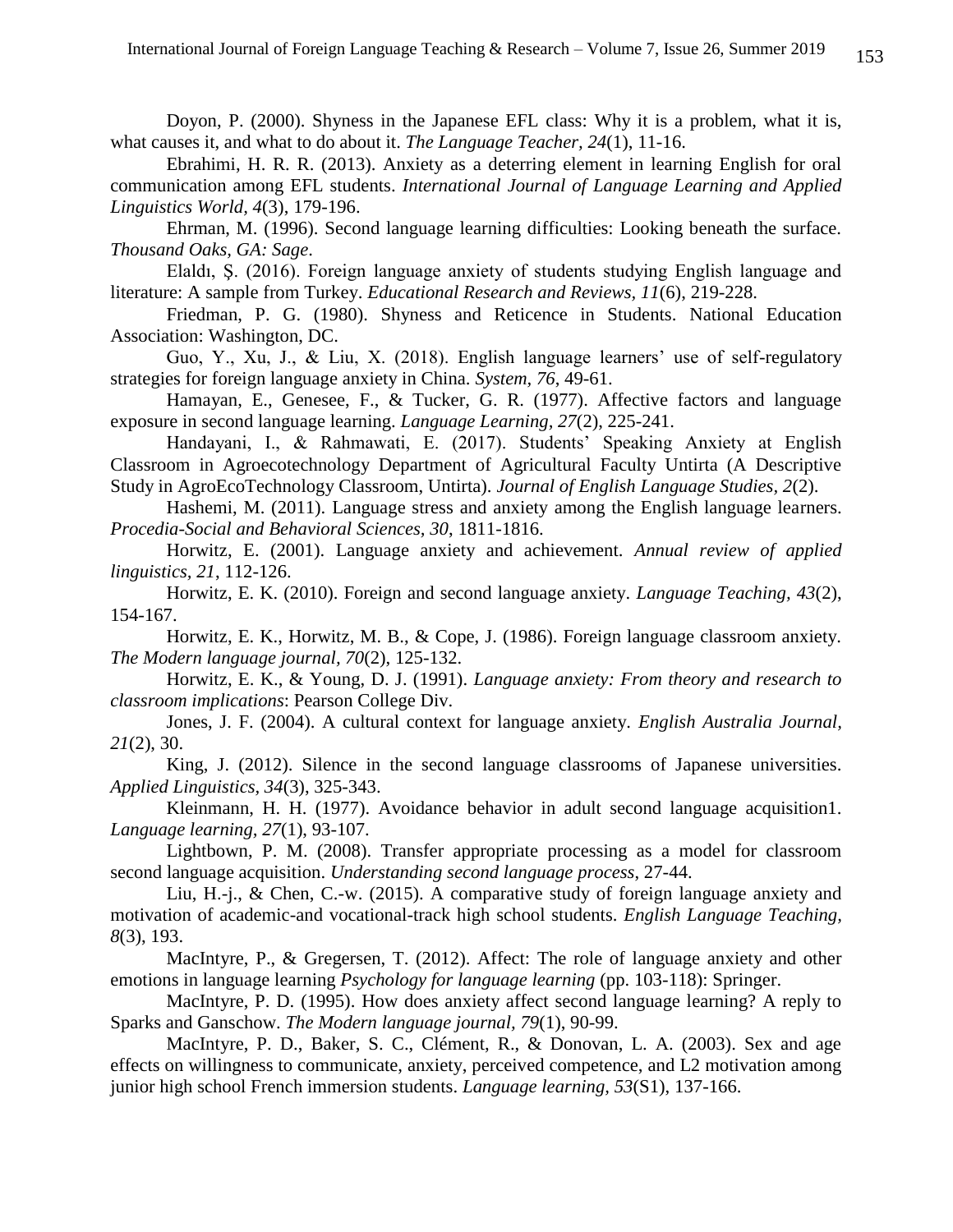MacIntyre, P. D., & Gardner, R. C. (1989). Anxiety and second-language learning: Toward a theoretical clarification. *Language learning, 39*(2), 251-275.

MacIntyre, P. D., & Gardner, R. C. (1991). *Investigating language class anxiety using the focused essay technique. 75* (3). MacIntyre, P. D., & Gardner, R. C. (1994). The subtle effects of language anxiety on cognitive processing in the second language. *Language learning, 44*(2), 283- 305.

Mak, B. (2011). An exploration of speaking-in-class anxiety with Chinese ESL learners. *System, 39*(2), 202-214.

Masgoret, A. M., & Gardner, R. C. (2003). Attitudes, motivation, and second language learning: a meta–analysis of studies conducted by Gardner and associates. *Language learning, 53*(1), 123-163.

Matsuda, S., & Gobel, P. (2004). Anxiety and predictors of performance in the foreign language classroom. *System, 32*(1), 21-36.

Mayangta, T. (2013). *Students' Speaking Anxiety In An EFL Classroom*: S1 thesis, Universitas Pendidikan Indonesia.

McCroskey, J., & Neuliep, J. (1997). The development of intercultural and interethnic communication apprehension scales. *Communication research reports, 14*(2), 145-156.

Mills, N., Pajares, F., & Herron, C. (2006). A reevaluation of the role of anxiety: Self‐efficacy, anxiety, and their relation to reading and listening proficiency. *Foreign language annals, 39*(2), 276-295.

Nasir, I. (2015). *A study on oral anxiety in EFL classrooms.* BRAC University.

Neuliep, J. W. (2017). *Intercultural communication: A contextual approach*: Sage Publications.

Nosratinia, M., & Abdi, F. (2017). The Comparative Effect of Portfolio and Summative Assessments on EFL Learners' Writing Ability, Anxiety, and Autonomy. *Journal of Language Teaching and Research, 8*(4), 823-834.

Ohata, K. (2005). Language anxiety from the teacher's perspective: Interviews with seven experienced ESL/EFL teachers. *Journal of Language and Learning, 3*(1), 133-155.

Onwuegbuzie, A. J., Bailey, P., & Daley, C. E. (1999). Factors associated with foreign language anxiety. *Applied Psycholinguistics, 20*(02), 217-239.

Öztekin, E. (2011). A comparison of computer assisted and face-to-face speaking assessment: performance, perceptions, anxiety, and computer attitudes. *Unpublished master's thesis). Bilkent University*.

Öztürk, G., & Gürbüz, N. (2014). Speaking anxiety among Turkish EFL learners: The case at a state university. *Journal of Language and Linguistic Studies, 10*(1), 1-17.

Papi, M. (2010). The L2 motivational self system, L2 anxiety, and motivated behavior: A structural equation modeling approach. *System, 38*(3), 467-479.

Park, G.-P., & French, B. F. (2013). Gender differences in the foreign language classroom anxiety scale. *System, 41*(2), 462-471.

Pawlak, M. (2013). *Error correction in the foreign language classroom: Reconsidering the issues*: Springer Science & Business Media.

Pimsleur, P., Mosberg, L., & Morrison, A. L. (1962). Student factors in foreign language learning. *The Modern Language Journal, 46*(4), 160-170.

Price, M. L. (1991). The subjective experience of foreign language anxiety: Interviews with highly anxious students. *Language anxiety: From theory and research to classroom implications*, 101-108.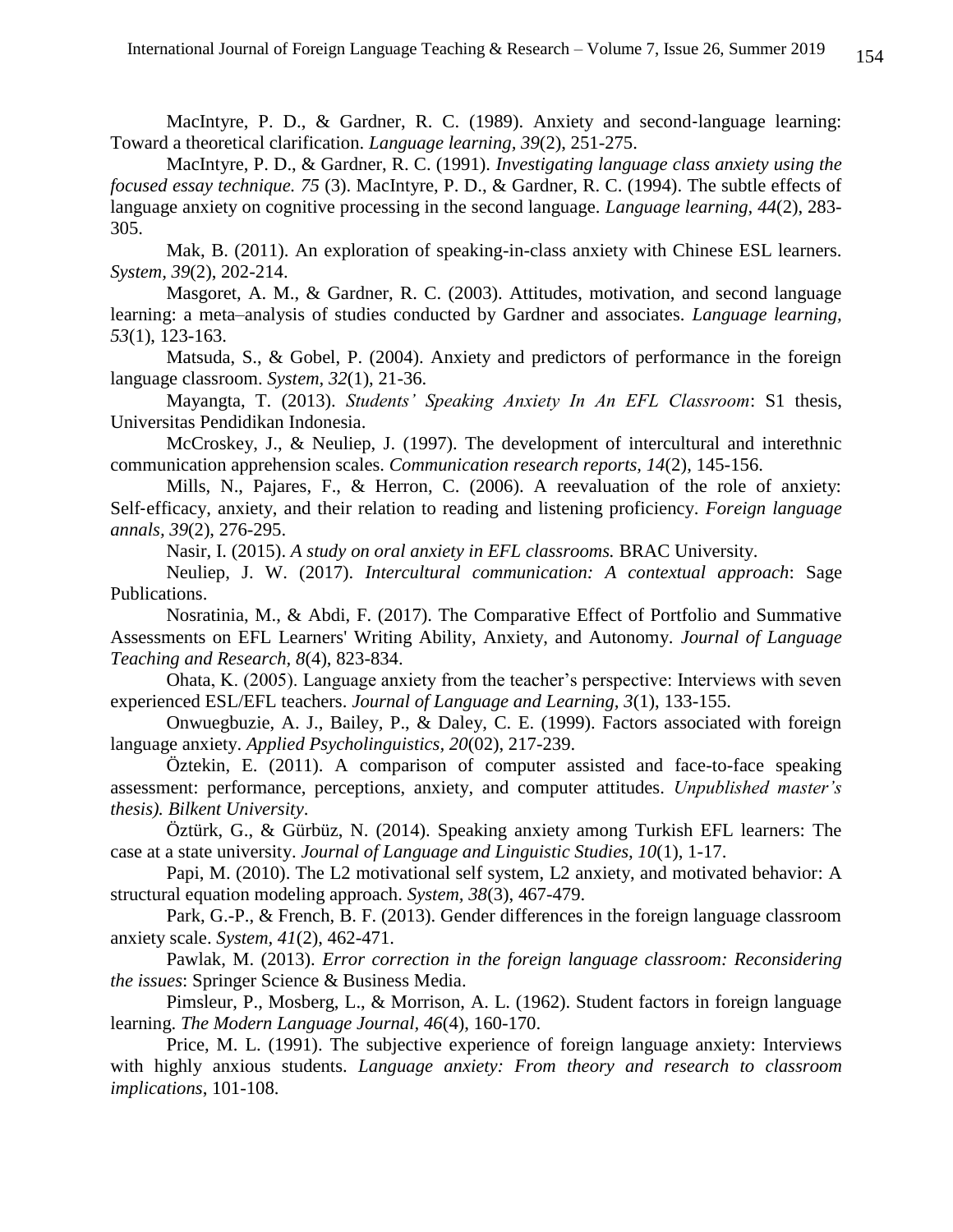Saito, Y., Garza, T. J., & Horwitz, E. K. (1999). Foreign language reading anxiety. *The Modern language journal, 83*(2), 202-218.

Saito, Y., & Samimy, K. K. (1996). Foreign language anxiety and language performance: A study of learner anxiety in beginning, intermediate, and advanced‐level college students of Japanese. *Foreign Language Annals, 29*(2), 239-249.

Salehi, M., & Marefat, F. (2014). The Effects of Foreign Language Anxiety and Test Anxiety on Foreign Language Test Performance. *Theory & Practice in Language Studies, 4*(5).

Scovel, T. (1978). The effect of affect on foreign language learning: A review of the anxiety research. *Language learning, 28*(1), 129-142.

Shams, A. N. (2006a). *The use of computerized pronunciation practice in the reduction of foreign language classroom anxiety.*

Shams, A. N. (2006b). *Use of Computerized Pronunciation Practice in the Reduction of Foreign Language Classroom Anxiety.*

Sparks, R. L., Ganschow, L., & Javorsky, J. (2000). Déjà vu all over again: A response to Saito, Horwitz, and Garza. *The Modern Language Journal, 84*(2), 251-255.

Steinberg, D. D., Nagata, H., & Aline, D. P. (2013). *Psycholinguistics: Language, mind and world*: Routledge.

Swain, M., & Burnaby, B. (1976). Personality Characteristics and Second Language Learning in Young Children: A Pilot Study. Working Papers on Bilingualism, No. 11.

Tanveer, M. (2007). *Investigation of the factors that cause language anxiety for ESL/EFL*  learners in learning speaking skills and the influence it casts on communication in the target *language.* Faculty of Education, University of Glasgow.

Tobias, S. (2013). Anxiety and cognitive processing of instruction *Self-related cognitions in anxiety and motivation* (pp. 45-64): Psychology Press.

Tosun, B. (2018). Oh no! Not ready to speak! An investigation on the major factors of foreign language classroom anxiety and the relationship between anxiety and age. *Journal of Language and Linguistic Studies, 14*(1), 230-241.

Trinder, R. (2013). Business students' beliefs about language learning in a university context. *English for Specific Purposes, 32*(1), 1-11.

Vitasari, P., Wahab, M. N. A., Othman, A., Herawan, T., & Sinnadurai, S. K. (2010). The relationship between study anxiety and academic performance among engineering students. *Procedia-Social and Behavioral Sciences, 8*, 490-497.

Wang, L.-J., & Chang, H.-F. (2010). Applying innovation method to assess English speaking performance on communication apprehension. *BELT-Brazilian English Language Teaching Journal, 1*(2).

Wong, M. S.-L. (2010). Beliefs about language learning: A study of Malaysian preservice teachers. *RELC Journal, 41*(2), 123-136.

Woodrow, L. (2006). Anxiety and speaking English as a second language. *RELC Journal, 37*(3), 308-328.

Yan, J. X., & Horwitz, E. K. (2008). Learners' perceptions of how anxiety interacts with personal and instructional factors to influence their achievement in English: A qualitative analysis of EFL learners in China. *Language learning, 58*(1), 151-183.

Yashima, T., MacIntyre, P. D., & Ikeda, M. (2018). Situated willingness to communicate in an L2: Interplay of individual characteristics and context. *Language Teaching Research, 22*(1), 115-137.

Young, D. J. (1991). Creating a Low‐Anxiety Classroom Environment: What Does Language Anxiety Research Suggest? *The modern language journal, 75*(4), 426-437.